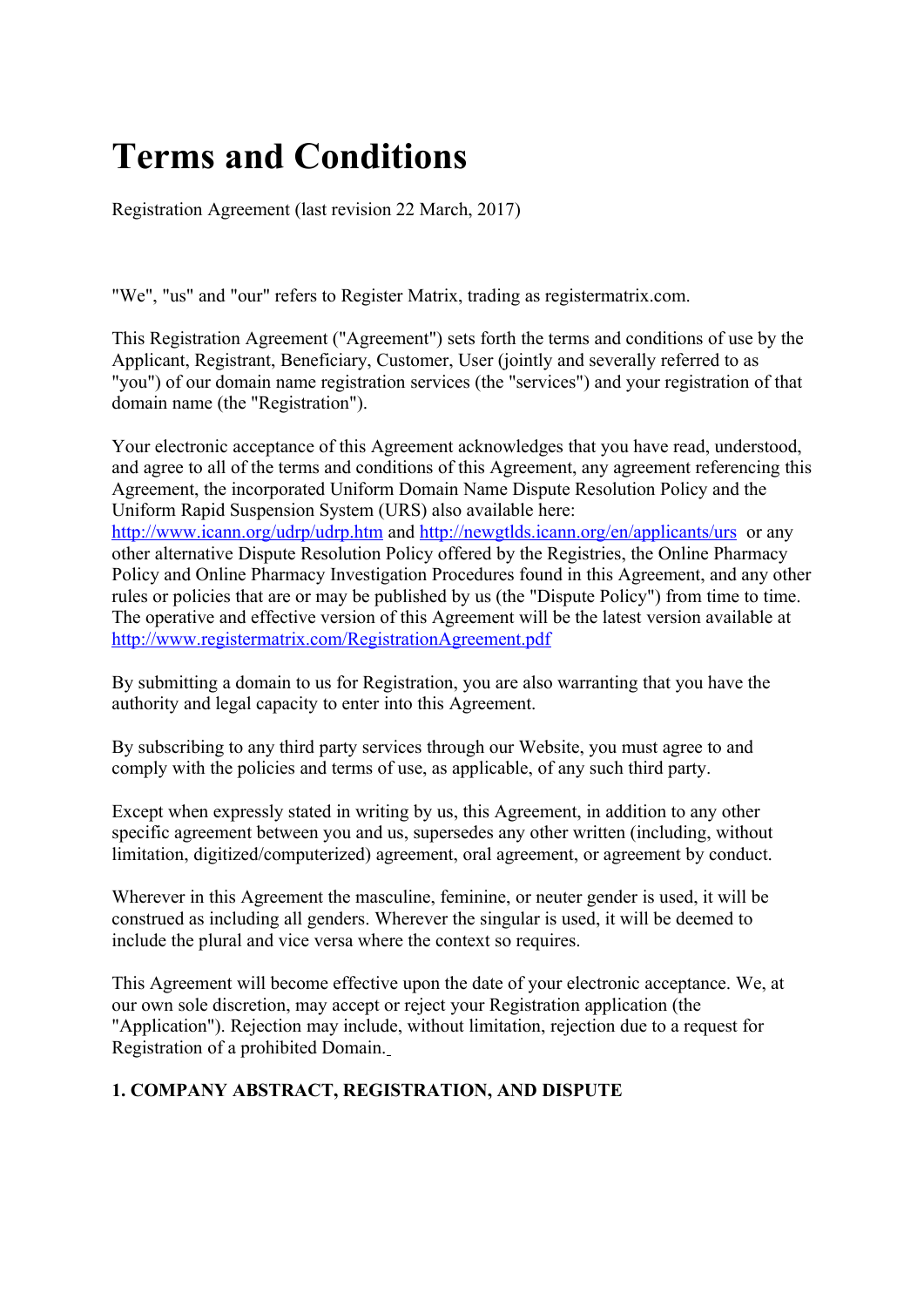**a.** Time Registration Effective. All Registrations that we register for the applicable TLDs are not effective until we have delivered (when applicable) the required Registration information that you provide us to the registry administrator (the "Registry") for the applicable TLDs and such Registry puts your Registration into effect.

**b.** No Responsibility for Registry's Actions. While we always take extreme care in processing your orders, you agree that we are not liable or responsible in any way for any errors, omissions, or any actions by the Registry arising out of or related to your Application and receipt of, or failure to receive, a Registration.

**c.** Domain Disputes. You agree that, if your use of our Services is challenged by a third party, you will be subject to the provisions specified in the Dispute Policy. Please note that a challenge under the Dispute Policy is separate and apart from a third party complaint and investigation made through our Online Pharmacy Abuse Email Address, as part of our Online Pharmacy Policy (as discussed below under section 6).

**d.** Judicial and Administration Proceedings. If we are notified that a proceeding has been commenced with a judicial or administrative body regarding your domain and/or your use of our Services, you agree not to make any changes to your domain record without our prior written approval. We may, at our sole discretion, not allow you to make changes to such domain record until: (i) we are directed to do so by the judicial or administrative body; or (ii) we receive notification by you and the other party contesting your domain that the dispute has been settled. Furthermore, you agree that if you are subject to litigation regarding your Registration and use of our Services, we may deposit control of your domain record into the registry of the judicial body by supplying a party with a registrar certificate from us.

**e.** Indemnification. You agree to indemnify, defend, and hold harmless our company, the Registry, their respective parent companies and subsidiaries, and all of their respective executives, directors, officers, attorneys, managers, employees, consultants, contractors, and agents from and against any and all claims, damages, liabilities, costs, and expenses (including, without limitation, legal costs) arising out of or related to your Registration. This indemnification obligation will survive the termination or expiration of this Agreement for whatever reason.

**f.** Lawsuit. If we are sued or threatened with lawsuit in connection with Services provided to you, you agree to indemnify us and to hold us harmless from all claims and expenses (including attorney's fees and court costs) pertaining to such lawsuit. Under such circumstances, you agree that you will, upon demand, obtain a performance bond with a reputable bonding company or, if you are unable to obtain a performance bond, that you will deposit money with us to pay for our reasonably anticipated expenses in relation to the matter. Such deposit will be drawn down as expenses are incurred. We shall not be obliged to extend you any credit in relation to such expenses and we may terminate your Services for a failure to make or renew such a deposit. We will return any unused deposit upon the conclusion of the matter.

#### **2. FEES**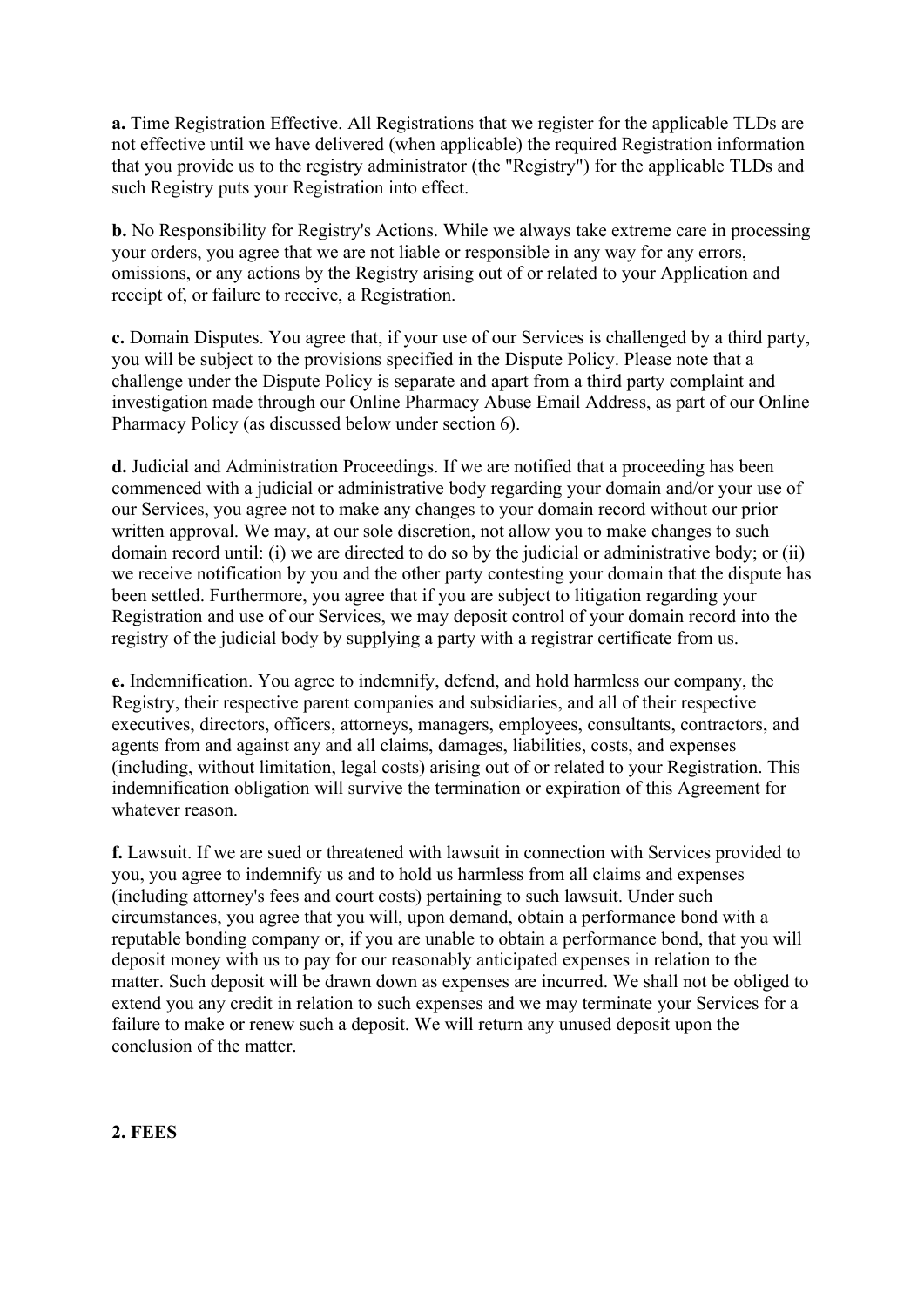**a.** Your Obligation. You, or the reseller ("Reseller") on your behalf, will be responsible for paying all fees associated with the Services provided by us. When renewal fees are due, it will be your sole responsibility to ensure that such fees are paid to us on time.

**b.** Payment & Deadline. You must make payments by credit card or such other method as we may authorize or indicate in the Registration renewal form ("Renewal Form"). Should you fail to pay the fees by the due date specified, we have the right to terminate your Registration at our sole discretion. You agree that we will have no liability whatsoever with respect to any such termination.

**c**. Fees Non-Refundable. All fees, including, without limitation, Pre-Registration fees, are non-refundable, in whole or in part, even if your Registration is suspended, terminated, or transferred prior to the end of your then current Registration term. All Pre-Registration fees are non-refundable.

**d.** Fee Changes. We reserve the right to change fees, surcharges, and renewal fees, and to institute new fees at any time, for any reason, at our sole discretion.

**e.** Actual Payment Required. Your requested domain will not be registered, or pre-registered, unless we receive actual payment for the Registration or Pre-Registration fee, or at least reasonable assurance of payment of the Registration or Pre-Registration fee from some other entity (such reasonable assurance will be determined at our sole discretion). For Pre-Registration Services, Registration will not be granted to you if payment is not received by us.

**f.** Credit Card Charge Back. In the event of a charge back by a credit card company (or similar action by another payment provider approved by us), in connection with the payment of your Registration fee, you agree that the Registration will be transferred to us as the paying entity for that Registration to the Registry. You also agree that we reserve all rights regarding such Domains including, without limitation, the right to make the Domains available to other parties for purchase. We may reinstate your Registration at our sole discretion and, subject to receipt of the initial Registration or renewal fee and then current reinstatement fee.

**g.** Outstanding Fees/Charges. You are responsible for the full and prompt payment of any outstanding fees and/or charges, notwithstanding the termination or expiry of this Agreement for any reason.

#### **3. DOMAIN OWNERSHIP**

Ownership of Domain. You understand and acknowledge that the Registrant also referred as Registered Name Holder, whose name is on record, will have sole legal ownership of the Domain. It is your sole responsibility and not that of Register Matrix in any way, to ensure that the proper Registrant name is recorded.

#### **4. CHANGES TO THE AGREEMENT**

You agree that we may modify this Agreement, or any other related and/or applicable agreement, as is necessary to comply with requirements established by the Internet Corporation for Assigned Names & Numbers [\(www.icann.org](http://www.icann.org/)), such as the Registrar Accreditation Agreement, consensus policies (www.icann.org/resources/pages/consensus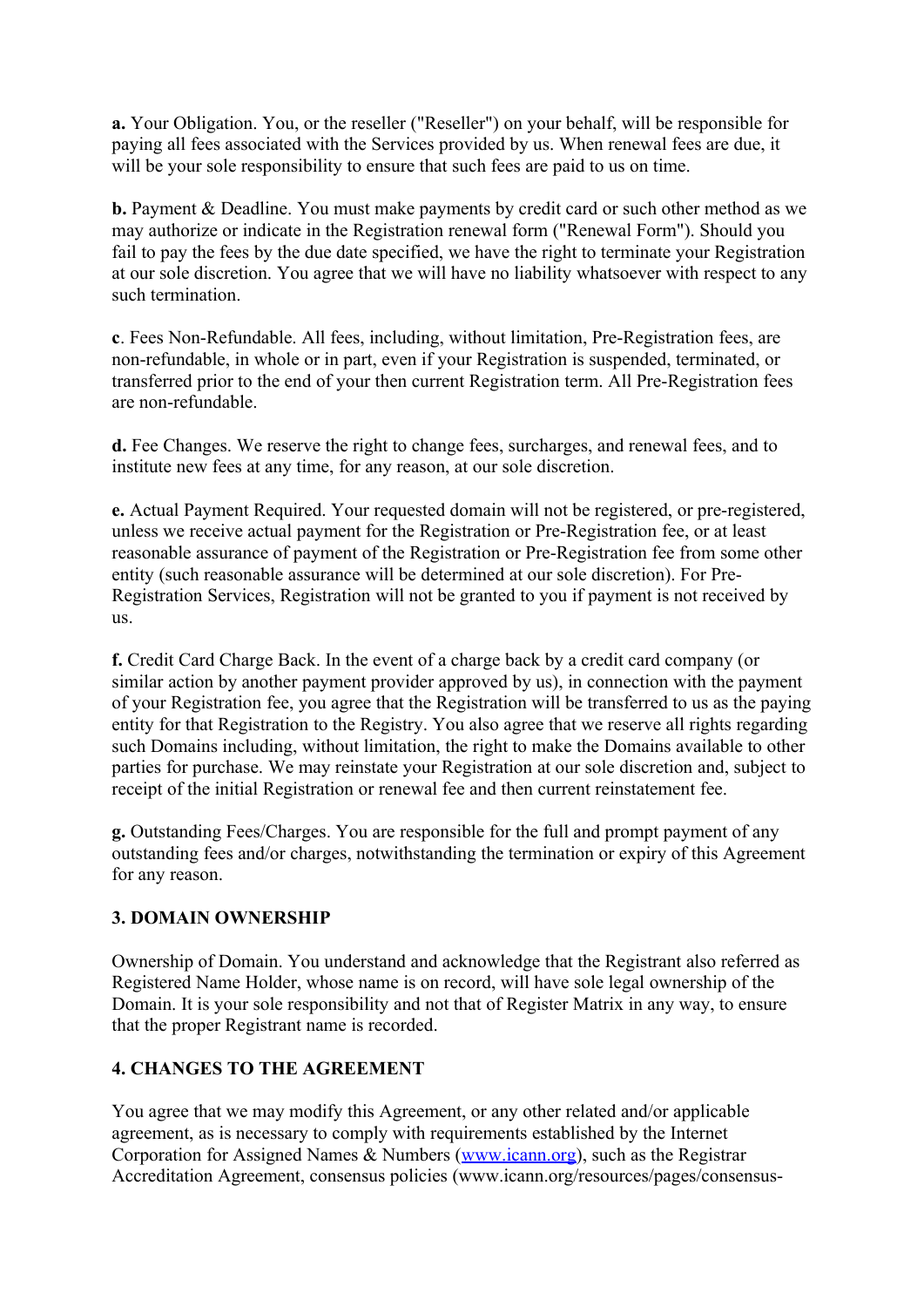policies-2012-02-25-en), Registries or any other entity or individual, as well as to adjust to changing circumstances. Your continued use of the domain registered to you will constitute your acceptance of this Agreement with any new change. If you do not agree to any such change, you may request that your Registration be cancelled or transferred to a different domain registrar. You agree that such cancellation or request for transfer will be your exclusive remedy if you do not wish to abide by any change to this Agreement, or any other related and/or applicable agreement.

# **5. REGISTRATION INFORMATION, USE & LIMITATIONS**

**a.** Required Information. As part of the Registration process, you must provide certain information and promptly update the information to keep it true, correct, accurate, current, and complete. You must provide the following information when registering your Domain:

(i) The full legal name and postal address, email address, voice telephone number and fax number if available of the Registrant (the domain owner/holder), even if you use Private Whois (Domain Privacy) service; name of authorized person for contact purposes in the case of a Registered Name Holder that is an organization, association, or corporation;

(ii) The domain being registered;

(iii) The full legal name, postal address, email address, voice telephone number, and, when available, fax number of the administrative contact for the Domain;

(iv) The full legal name, postal address, email address, voice telephone number, and, when available, fax number of the technical contact for the Domain;

(v) The full legal name, postal address, email address, voice telephone number, and, when available, fax number of the billing contact for the Domain;

(vi) The IP addresses of the primary nameserver and any secondary nameserver for the Domain, if required;

(vii) The corresponding names of those nameservers, if required;

(viii) Any remarks concerning the domain that should appear in the Whois directory;

(ix) Any other data that any Registry may require to be submitted to it, including, specific information regarding the primary purpose for which a domain is registered.

(x) Please not that we will verify the email address of the Registered Name Holder (and the account holder, if different) at the point that a domain name is created updated or moved into our management. This will be done within fifteen (15) days of your request. If verification fails, the domain name is suspended (for Registered Name Holder), or the account is suspended or removed from the existing DNS (for account holder). In case we already have verified this data previously it is in our sole discretion to re-verify the email address.

**b.** Information About Third Parties. If you provide information about a third party, you hereby represent that you will have: (i) provided prior written notice to the third party of the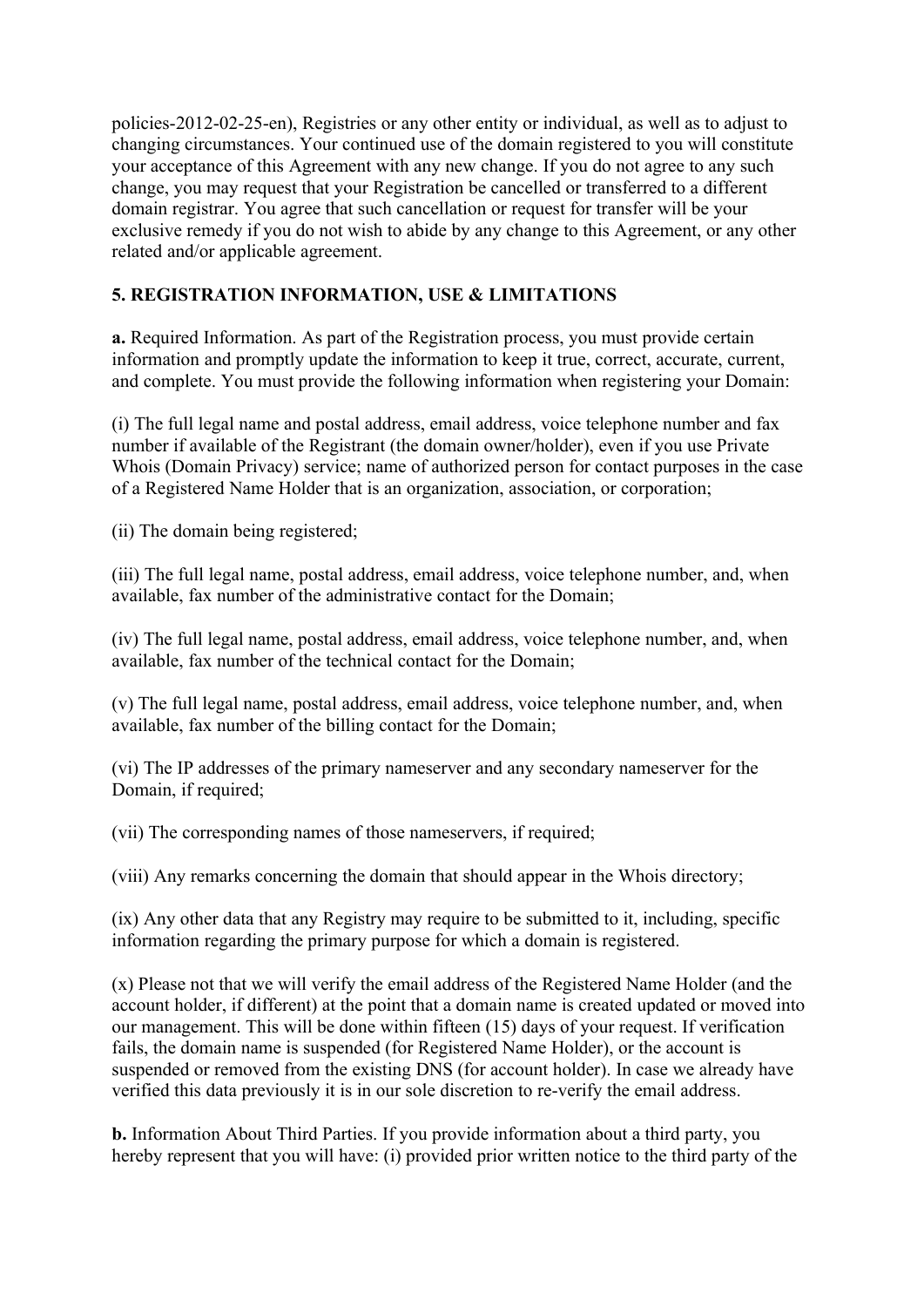disclosure and use of that party's information; and (ii) obtained the third party's express prior written consent to the disclosure and use of that party's information.

**c.** Failure to Provide Proper Information. You acknowledge that if you provide any inaccurate information, or fail to update information promptly at least within seven (7) days of any change, you will be in material breach of this Agreement, which will be sufficient cause for termination of your Registration. You further agree that your failure to respond within at least fifteen (15) days to inquiries made by us to the email address of your administrative, billing, or technical contact then appearing in the Whois directory concerning the accuracy of any information related to your Registration will constitute a material breach of this Agreement, which will be sufficient cause for immediate suspension or termination of your Registration.

**d.** Enforcement of Accurate Whois Data. We reserve the right to accept written complaints from third parties regarding false and/or inaccurate Whois data of Registrants and follow any other procedures set forth in any agreement we have with a particular Registry.

**e.** Disclosure & Use of Registration Information. You agree that we will make your Registration information available to ICANN, Registry and the Registrar and their respective designees and agents and to any other third party as ICANN and applicable laws may require or permit. You further agree and acknowledge that we may make publicly available, or directly available to third party vendors, some or all of your Registration information for the purposes of inspection (such as through our WHOIS Service) or for other purposes as required or permitted by ICANN and applicable laws.

**f.** Government Use of Information. You understand and agree that the Government of the Republic of Panama shall have the right to use, disclose, reproduce, prepare derivative works, distribute copies to the public, and perform publicly and display publicly, in any manner and for any purpose whatsoever and to have or permit others to do so, all Data provided by you/Registrant. "Data" means any recorded information, and includes, without limitation, technical data and computer software, regardless of the form or the medium on which it may be recorded.

**g.** ICANN Guidelines & Requirements. You agree that ICANN may establish guidelines, limits, and/or requirements that relate to the amount and type of information that we may or must make available to the public or to private entities, and the manner in which such information is made available. You also agree and consent to any and all such disclosures, uses, guidelines, limits, and restrictions related to your Registration information (including, without limitation, any and all updates to such information), whether during or after the term of your Registration. You hereby irrevocably waive any and all claims and causes of action you may have arising from such disclosure or use of your Registration information by us.

**h.** Access to your Registration Information. You may access your Registration information, which is in our possession to review, modify, or update such information. You can access your Registration information by accessing our Account Management On-Line Forms, or similar Service, made available at our website.

**i.** We will complete any update request received from you/Registered Name Holder to the data elements listed in Subsections 5a (vi), 5a (vii) and 5a (ix) within 7 days. The updated data elements shall be submitted to the Registry Database operated by the relevant Registry operator.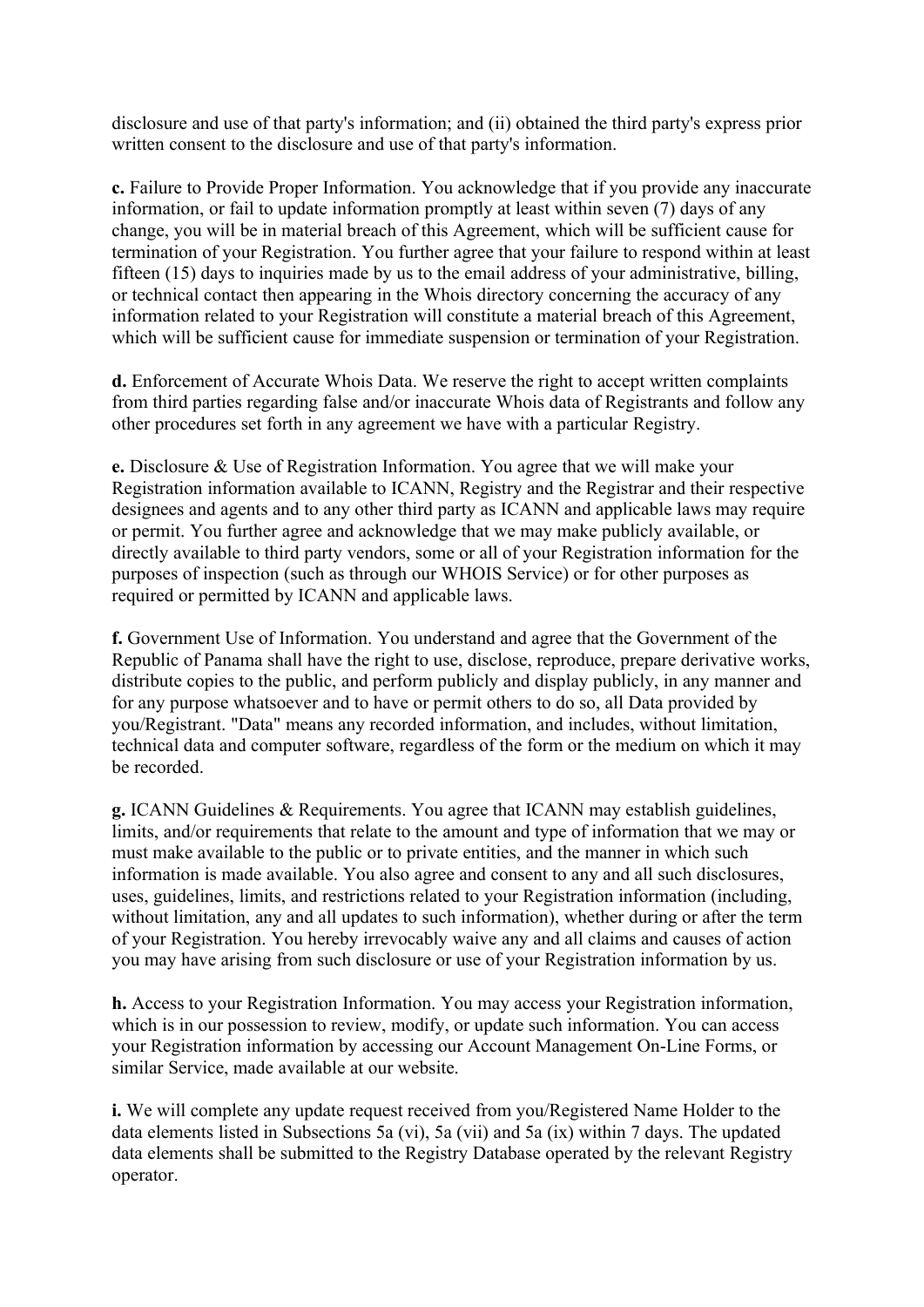**j.** In case of a technical failure or a change in the designated Registry Operator, which require the reconstitution of the Registry Database, the Registrar shall submit an electronic database containing the data elements listed in Subsections 5a (i) through 5a (vii) for all active records in the registry within ten days of any such request by ICANN.

# **6. ONLINE PHARMACY POLICY**

#### **a.** Definitions.

An "Online Pharmacy" means a website that sells or facilitates the sale of drugs (e.g., prescription medicines).

"Applicable Laws" means the laws and regulations of a) the jurisdiction where the online pharmacy dispenses drugs from and b) the jurisdiction where the online pharmacy offers to dispense or ship drugs to.

#### **b.** Abuse policy.

Domain names registered with Register Matrix may not be used to facilitate the sale of drugs in violation of Applicable Laws. This expressly includes, but is not limited to, the sale of prescription drugs without a prescription based on a prior in-person examination, except where such is expressly permitted by Applicable Laws, or selling unapproved drugs (e.g., falsified medicines, counterfeit drugs, or drugs unapproved for sale).

These Terms and Conditions notify you that Register Matrix acts on notices from LegitScript about domain names that violate this section of our policy. If you have any questions about the basis for your website's LegitScript classification, please contact LegitScript at [legitscript.com.](http://legitscript.com/)

#### **c**. Sole Responsibility.

It is your sole responsibility to be familiar with, and ensure that your website complies with, Applicable Laws. You agree that marketing prescription drugs to a jurisdiction despite not being appropriately licensed to dispense prescription drugs there, or selling drugs online in a way that does not comply with Applicable Laws, constitutes fraud and is a violation of this agreement.

#### **d.** Domain name suspension.

Starting from the 26th of August 2012, we may suspend and PERMANENTLY lock online pharmacy domains that reasonably appear in breach of our ONLINE PHARMACY POLICY without prior notice to you. Suspended online pharmacy domain names will remain locked and CANNOT be transferred away to another Registrar until and unless LegitScript notifies us that the domain name is no longer classified as operating in violation of this section.

#### **e**. Indemnification.

You hereby agree to indemnify and hold us harmless from any and all loss occasioned by you as a result of us suspending your domain name. You also agree to indemnify and hold us harmless from any complaints made against you by third parties and any loss that occurs due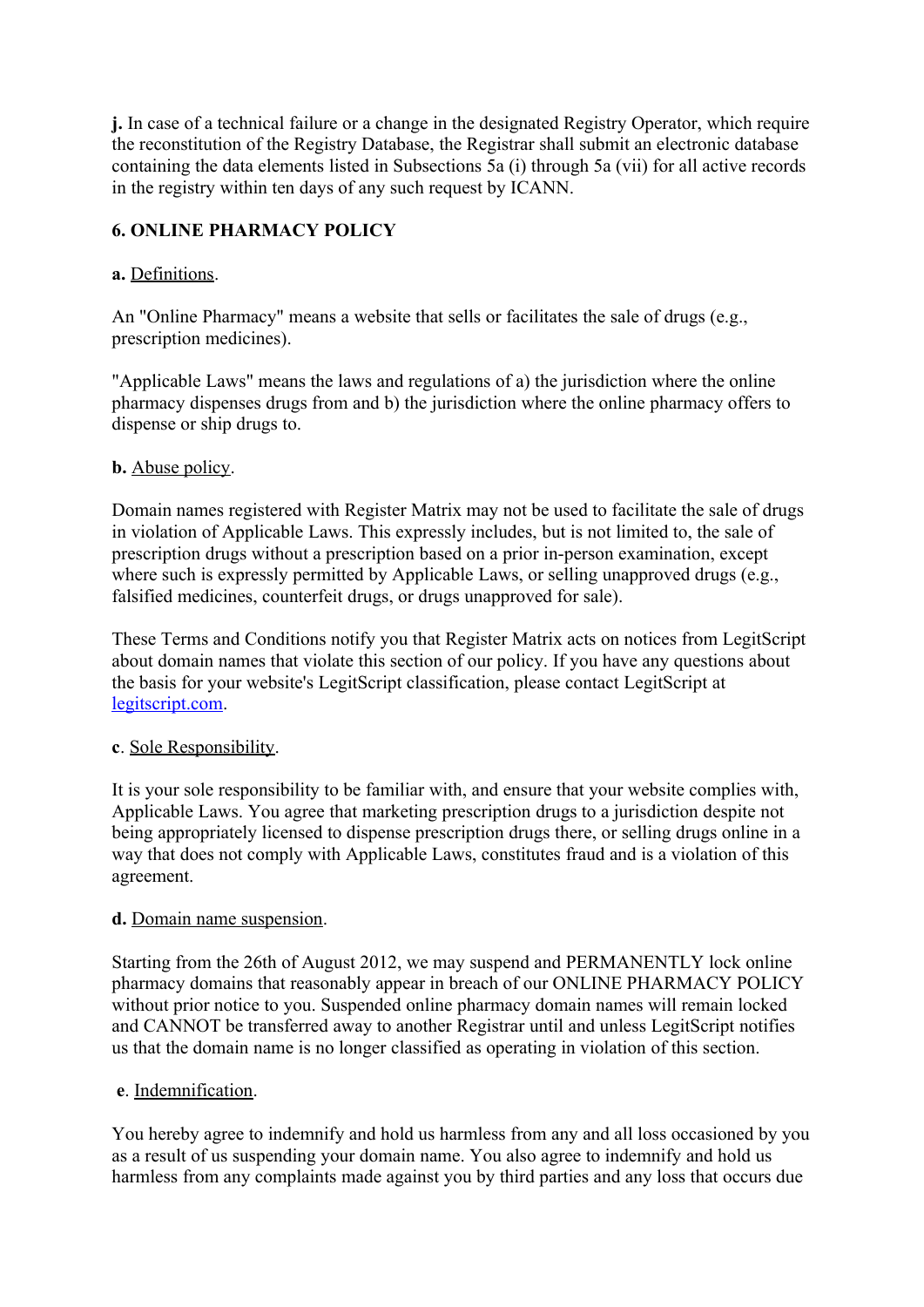to any third party complaints. Further, you hereby agree to indemnify and hold us harmless if LegitScript designates a domain name you have registered as operating in violation of this section.

#### **7. DOMAIN REGISTRAR TRANSFERS**

a. Fees. Before any registrar transfer service (incoming transfer) provided to you by us becomes effective, you or the reseller on your behalf, must pay us the then current registrar transfer fee for the registrar transfer service for your Domain.

b. Request to Transfer Registration. Only the Registrant of the Registration and Domain, may initiate a request to transfer the Registration from a particular registrar to us (incoming transfer) or from us to another registrar (outgoing transfer). Therefore, you hereby represent that you have the full and complete authority as the holder of the Registration and domain to initiate any transfer, or as a contact listed on the current Registration, that you have been given full and complete authority by the Registrant to initiate the transfer. We at our sole discretion may require you to provide documentation that proves that you are the valid Registrant and you have the authority to issue the transfer request.

c. Right to Refuse Transfer. We reserve the right to deny any request to transfer a Registration during the first sixty (60) days after the initial Registration with the original registrar if: (i) denial is in accordance with the circumstances described in this Agreement under the Uniform Dispute Resolution Policy; (ii) there is evidence of fraud; (iii) there is a reasonable dispute over the identity of the Registrant or administrative contact; (iv) no payment for previous registration period was made (including credit card charge-backs) if the domain name is past its expiration date or for previous or current registration periods if the domain name has not yet expired. In all such cases, however, the domain name must be put into "Registrar Hold" status by the Registrar of Record prior to the denial of transfer; (v) express objection to the transfer by the authorized Transfer Contact. Objection could take the form of specific request (either by paper or electronic means) by the authorized Transfer Contact to deny a particular transfer request, or a general objection to all transfer requests received by the Registrar, either temporarily or indefinitely; [In all cases, the objection must be provided with the express and informed consent of the authorized Transfer Contact on an opt-in basis and upon request by the authorized Transfer Contact, the Registrar must remove the lock or provide a reasonably accessible method for the authorized Transfer Contact to remove the lock within five (5) calendar days] (vi) The transfer was requested within sixty (60) days of the creation date as shown in the registry Whois record for the domain name, or; (vii) a domain name is within sixty (60) days (or a lesser period to be determined) after being transferred (apart from being transferred back to the original Registrar in cases where both Registrars so agree and/or where a decision in the dispute resolution process so directs). "Transferred" shall only mean that an inter-registrar transfer has occurred in accordance with the procedures of this policy. It is the sole responsibility of the Registrant to ensure that the request to transfer will not be denied for any of the above reasons prior to initiating and paying for the registrar transfer services. Fees are not refundable, however after a failed transfer funds will be made immediately available to your pre-paid account and they can be applied to subsequent transfer requests.

d. Successful Completion of Registrar Transfer Request. Upon successful completion of a registrar transfer request, we will immediately become the registrar of record. As such, you will be bound by this Agreement.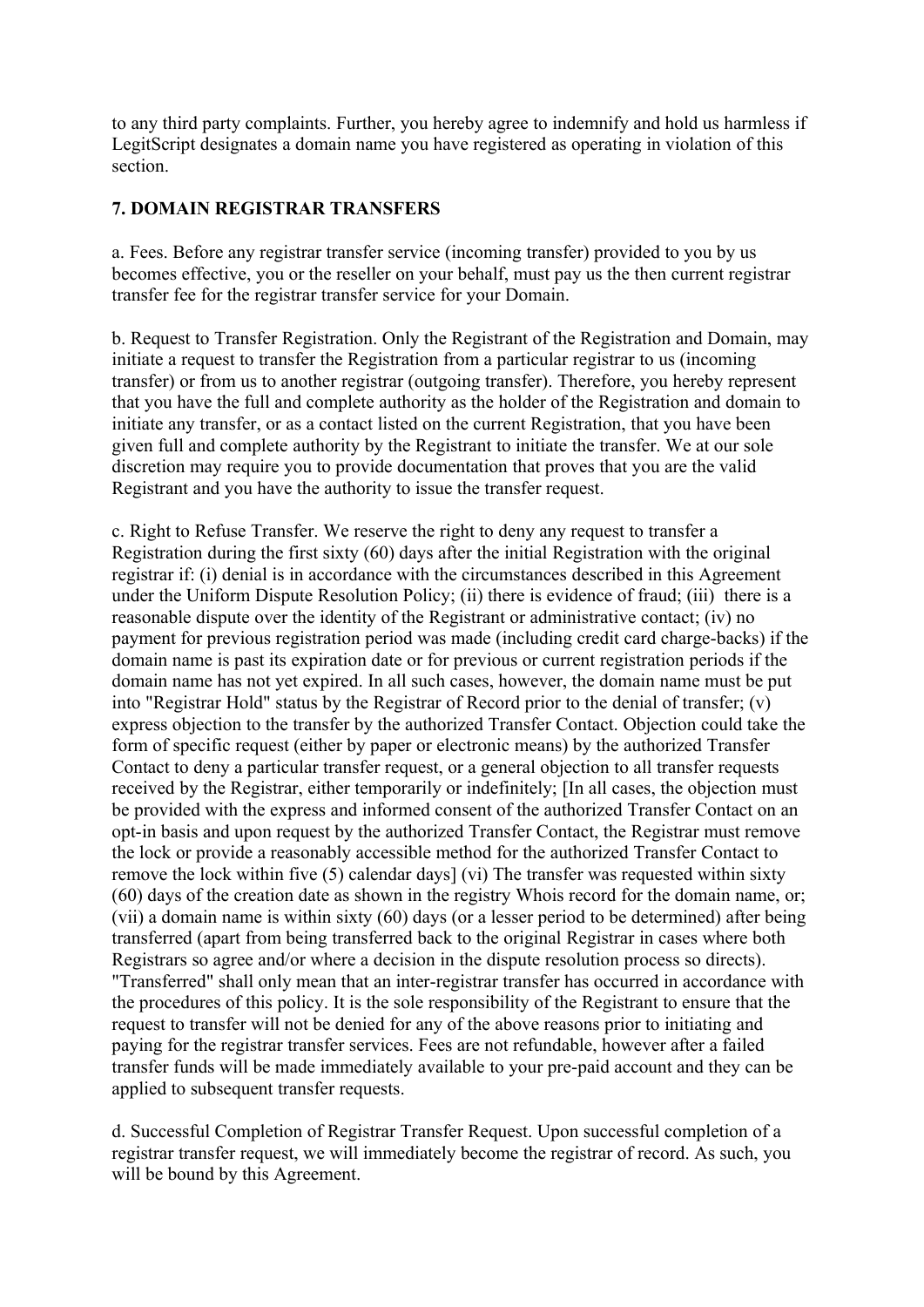e. You acknowledge that we will, as a default action, place a Transfer lock on all domains registered or transferred to us until such time as you unlock the domain from within your account, or request us to unlock the domain.

# **8. OWNERSHIP OF DATA**

In addition to the Registration information you are required to provide under sections 5(a)above, we maintain records related to your Registration and will provide these records and data to the Registrar. You agree and acknowledge that we own all databases, compilations, collective and similar rights, titles, and interests worldwide in our domain database (the "Domain Database"), and all information and derivative works generated from the Domain Database.

You further agree and acknowledge that we collect and own the following information for those Registrations:

(i) the original creation date of the Registration;

(ii) the submission date and time of the Application (to us and by us to the proper Registry);

(iii) communications (electronic or paper form) constituting Registration orders, modifications, or terminations, and related correspondence between you and us;

(iv) records of account for your Registration, including, without limitation, dates and amounts of all payments and refunds;

(v) the expiration date of your Registration;

(vi) the name, postal address, email address, voice telephone number, and, when available, fax number of the administrative contact, technical contact, and billing contact, and the name holder, for the Registration;

(vii) information we obtain in regards to your Registration as an Acceptable Online Pharmacy, if applicable, including your LegitScript Classification;

(viii) any remark concerning the registered domain that appears or should appear in the WHOIS or similar database; and

(ix) any other information or data that we generate or obtains in connection with the provision of the Services.

You acknowledge and agree that during the Term of this Agreement and for two years thereafter we will maintain the following records relating to our dealings with You:

(i) In electronic form, the submission date and time, and the content of all registrations data (including updates) submitted in electronic form submitted to the Registry;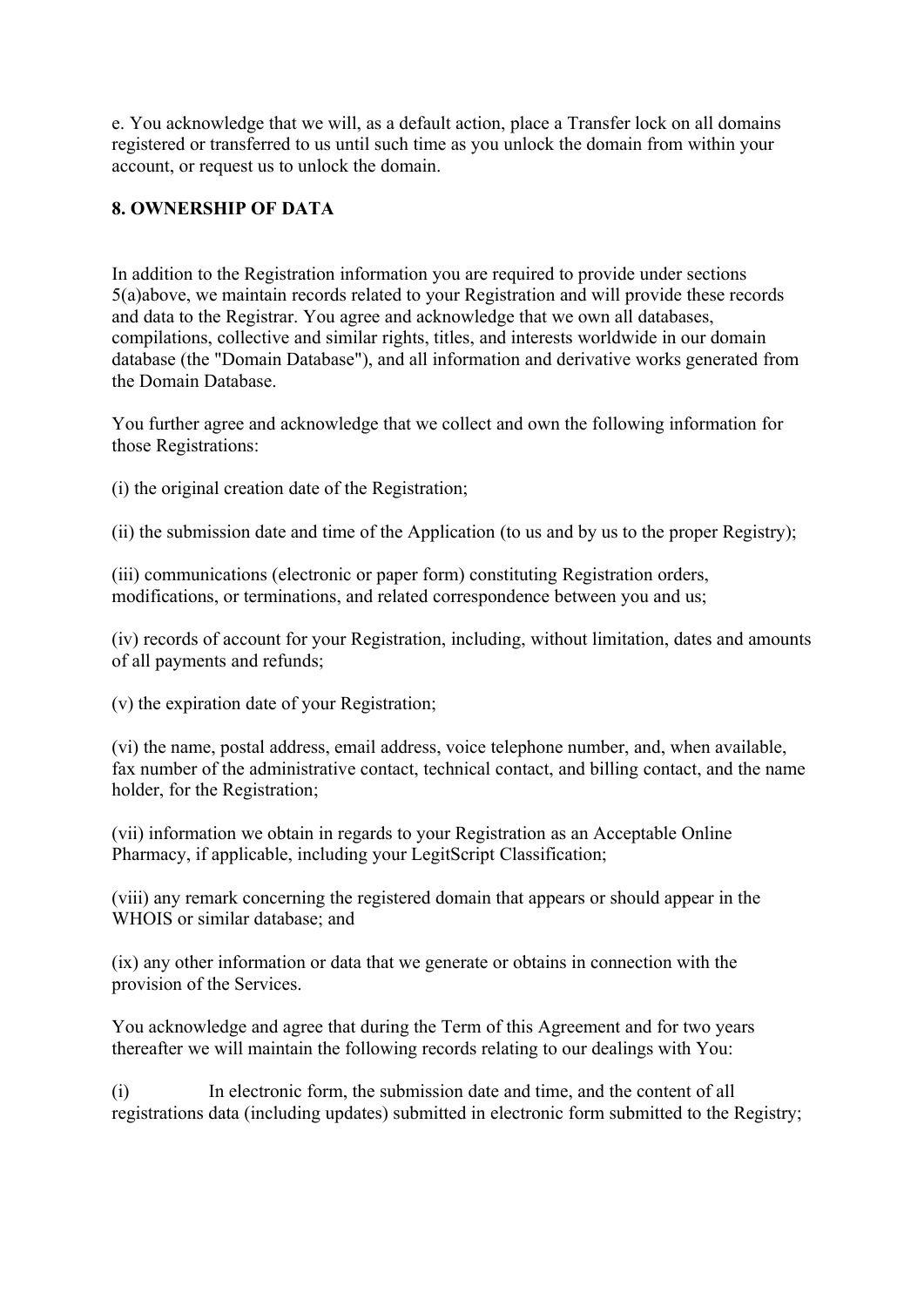(ii) In electronic, paper or microfilm form, all written communications constituting registration applications, confirmations, modifications or terminations and related correspondence with You, including registration contracts; and

(iii) In electronic form, record of the accounts of all Registrants with Registrar.

We will not process the Personal Data collected from you in a way incompatible with the purposes and other limitations as provided in this document.

# **9. AGENTS AND LICENSES**

**a.** Warranty of Authority. If you are registering a domain for someone else, you warrant and agree that you have the authority to bind that person as a principal to all the terms and conditions provided herein.

**b.** License to Third Party. If you license the use of the domain registered to you to a third party, you warrant and agree that you nonetheless remain the Registrant (the domain holder of record), and remain responsible for any and all obligations under this Agreement, including, without limitation, payment and providing (and updating, as necessary) your full, current, accurate, and complete contact information and administrative, technical, and billing contact information, adequate to facilitate timely resolution of any problem that may arise in connection with the domain and Registration.

A Registered Name Holder licensing use of a Registered Name according to this provision shall accept liability for harm caused by wrongful use of the Registered Name, unless it discloses the current contact information provided by the licensee and the identity of the licensee within seven (7) days to a party providing the Registered Name Holder reasonable evidence of actionable harm.

You further warrant and agree that if you license the use of your domain to any third party who maintains an Online Pharmacy, you nonetheless remain the Registrant (the domain holder of record) and you are responsible that that your domain is in full compliance with our Online Pharmacy Policy (section 6).

# **10. REFUND POLICY**

All sales, with the exception of the below circumstances, are final and non-refundable.

- If for any reason, within a period of 24 hours from the time your order was placed, we are unable to provision the product or service requested.
- If a refund request is submitted within 4 days of the date of purchase, we may choose to evaluate special requests on a case per case basis.

Fees will not be refunded if we choose to cancel, terminate or suspend your registration for any reason.

# **11. EXPIRATION AND RENEWAL OF DOMAIN NAME REGISTRATION**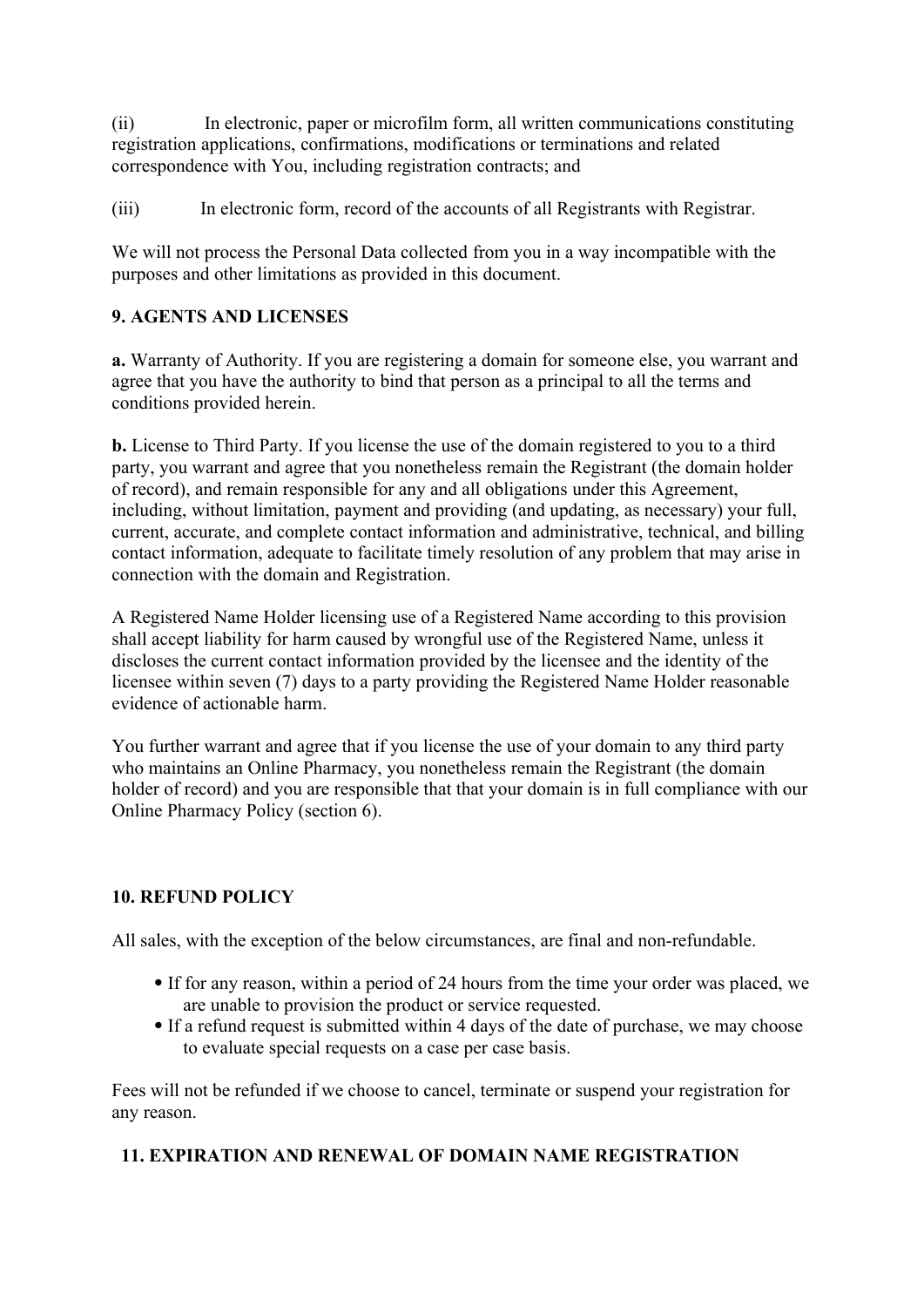After expiration of the term of domain name registration Services, you acknowledge that certain registry administrators may provide procedures or grace periods during which expired domain name registrations may be renewed. You acknowledge that you assume all risks and all consequences if you wait until close or after the end of a domain name registration term to attempt to renew the registration. You acknowledge that post-expiration renewal or redemption processes, if any, involve additional fees (e.g. Restore fees) which may be payable.

With respect to domain name registration services, we will email a renewal notification approximately one (1) month and approximately one (1) week prior to each such domain name's expiration. In addition, if a domain name is not renewed and the corresponding registry allows a grace period, we will email an additional renewal notification within five (5) days after the expiration of such domain name's registration. All these renewal reminders will be sent to the Registrant contact email address. Additionally, we will be sending renewal reminders to the account email address as defined by you once per week starting approximately 45 days before expiration and once per day during the last 7 days, unless you disabled renewal reminders from our Control Panel. It is your sole responsibility to keep the email address accurate and check it regularly.

You agree that after expiration of the term of a domain name registration we may, for a period of forty-five (45) days (the "Expiry Period"), either: i) remove the domain name from the zone of the top-level-domain; or ii) direct the domain to name-servers and IP address(es) of website(s) designated by us, including, without limitation, to IP address(es) which host a parking page or a commercial search engine that may display advertisements. Any revenue generated through the IP address during this period will be payable only to us. You will have no claim over any earnings from this nor are you entitled to any compensation in exchange therefore over this period If we exercise our rights under this provision, and if you do not contact us to pay for and renew the domain prior to the end of the Expiry Period, you agree that you have abandoned the domain and you relinquish any and all rights that you may have had to the domain to us other than the rights that we provide to you in this Agreement.

We reserve the right to renew the registration on your behalf at our sole discretion and without further notice. In such case, you are entitled to renew or restore the registration according to the provisions below or applicable registry policies as if the registration had not been renewed, i.e. at least for the duration of a redemption grace period. If you fail to exercise this right, you herewith authorize us to transfer or delete the registration at our own discretion and you agree that you have abandoned the domain and you relinquish any and all rights that you may have had to the domain.

The failure by or on behalf of you/the Registered Name Holder to consent that the registration be renewed within the time specified in a second notice or reminder shall, in the absence of extenuating circumstances, result in cancellation of the registration by the end of the auto-renew grace period, (although we reserve the right to cancel the name earlier).

Extenuating circumstances are defined as: UDRP action, valid court order, failure of a Registrar's renewal process (which does not include failure of a Registrant to respond), the domain name is used by a nameserver that provides DNS service to third-parties (additional time may be required to migrate the records managed by the nameserver), the Registrant is subject to bankruptcy proceedings, payment dispute (where a Registrant claims to have paid for a renewal, or a discrepancy in the amount paid), billing dispute (where a Registrant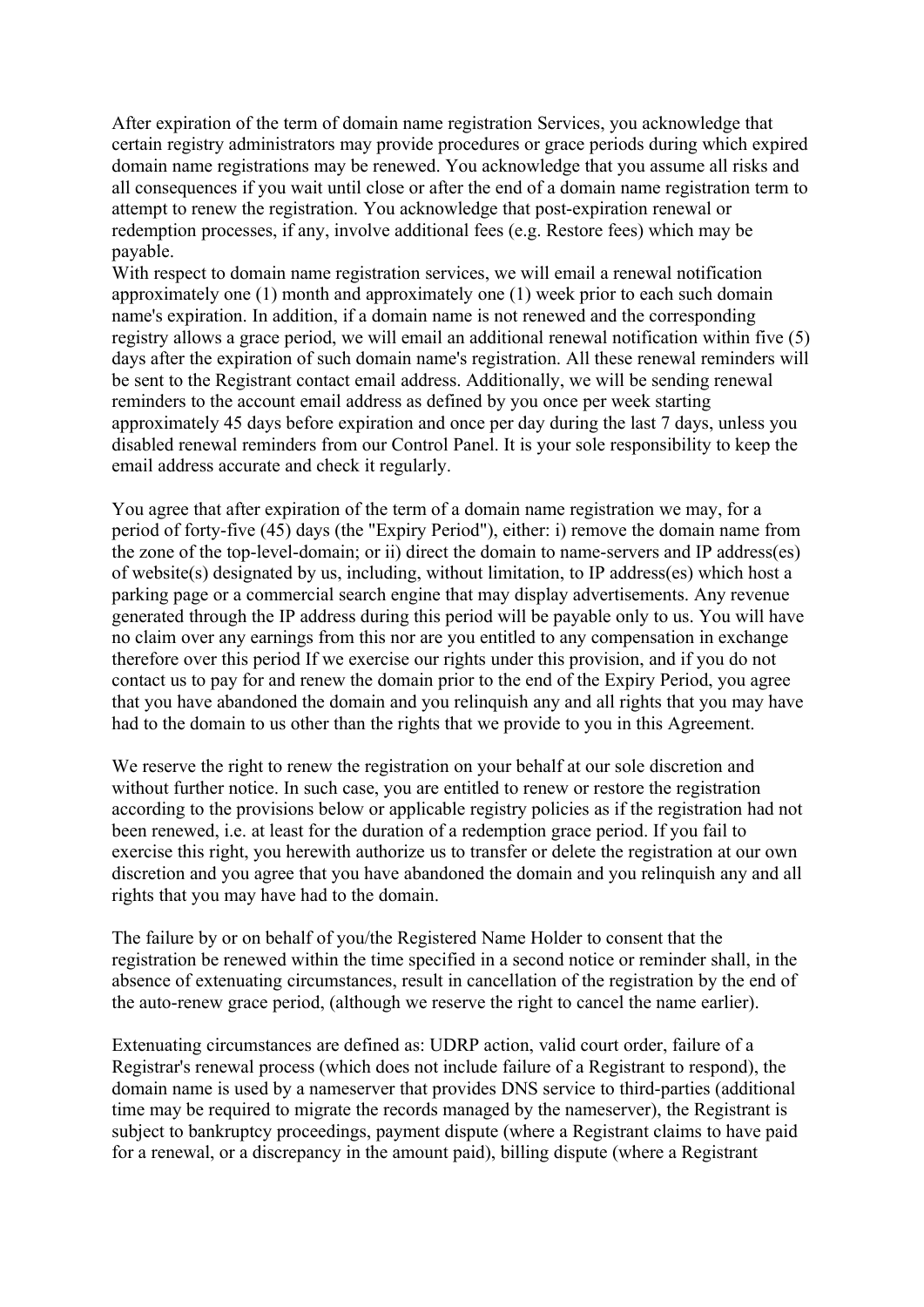disputes the amount on a bill), domain name subject to litigation in a court of competent jurisdiction, or other circumstance as approved specifically by ICANN.

Where we choose, under extenuating circumstances (as defined above), to renew a domain name without the explicit consent of the Registrant, we will maintain a record of the extenuating circumstances associated with renewing that specific domain name.

In the absence of extenuating circumstances (as defined above), a domain name must be deleted within 45 days of either the registrar or the Registrant terminating this registration agreement.

We will provide notice to each new Registrant describing the details of their deletion and auto-renewal policy including the expected time at which a non-renewed domain name would be deleted relative to the domain's expiration date, or a date range not to exceed ten (10) days in length. If we make any material changes to our deletion policy during the period of the registration agreement, we must make at least the same effort to inform you of the changes as we would to inform you of other material changes to the registration agreement.

In the event that a domain which is the subject of a UDRP dispute is deleted or expires during the course of the dispute, the complainant in the UDRP dispute will have the option to renew or restore the name under the same commercial terms as the Registrant. If the complainant renews or restores the name, the name will be placed in Registrar HOLD and Registrar LOCK status, the WHOIS contact information for the Registrant will be removed, and the WHOIS entry will indicate that the name is subject to dispute. If the complaint is terminated, or the UDRP dispute finds against the complainant, the name will be deleted within 45 days. The Registrant retains the right under the existing redemption grace period provisions to recover the name at any time during the Redemption Grace Period, and retains the right to renew the name before it is deleted.

Before and during the Expiry Period you may renew the domain by paying the regular renewal fees. After the domain is deleted and for a period of approximately thirty (30) days you may redeem the domain by paying the Restore fee. All fees are shown in our pricing page <http://registermatrix.com/domainchecker.php> .

The above strictly applies to gTLDs (generic Top Level Domain) subject to ICANN policies. For ccTLD (country code Top Level Domain) policies might be different.

#### **12. LIMITATION OF LIABILITY**

YOU AGREE THAT WE (FOR THE PURPOSES OF THIS SECTION, "WE" INCLUDES, WITHOUT LIMITATION, OUR COMPANY'S EXECUTIVES, DIRECTORS, OFFICERS, ATTORNEYS, MANAGERS, EMPLOYEES, CONSULTANTS, CONTRACTORS, AGENTS, PARENT COMPANIES, SUBSIDIARIES, AFFILIATES, REGISTRIES, THIRD-PARTY PROVIDERS, MERCHANTS, LICENSORS, OR THE LIKE, OR ANYONE ELSE INVOLVED IN CREATING, PRODUCING, OR DISTRIBUTING OUR SERVICES) WILL NOT BE LIABLE TO YOU OR ANYONE ELSE FOR ANY LOSS THAT MAY OCCUR DUE TO ANY: (A) LOSS OF REGISTRATION OF A DOMAIN; (B) USE OF YOUR DOMAIN; (C) ACCESS DELAY OR ACCESS INTERRUPTION TO OUR REGISTRATION SYSTEM; (D) NON-DELIVERY OR MIS-DELIVERY OF DATA BETWEEN YOU AND US AND/OR BETWEEN THE REGISTRY AND US; (E) AN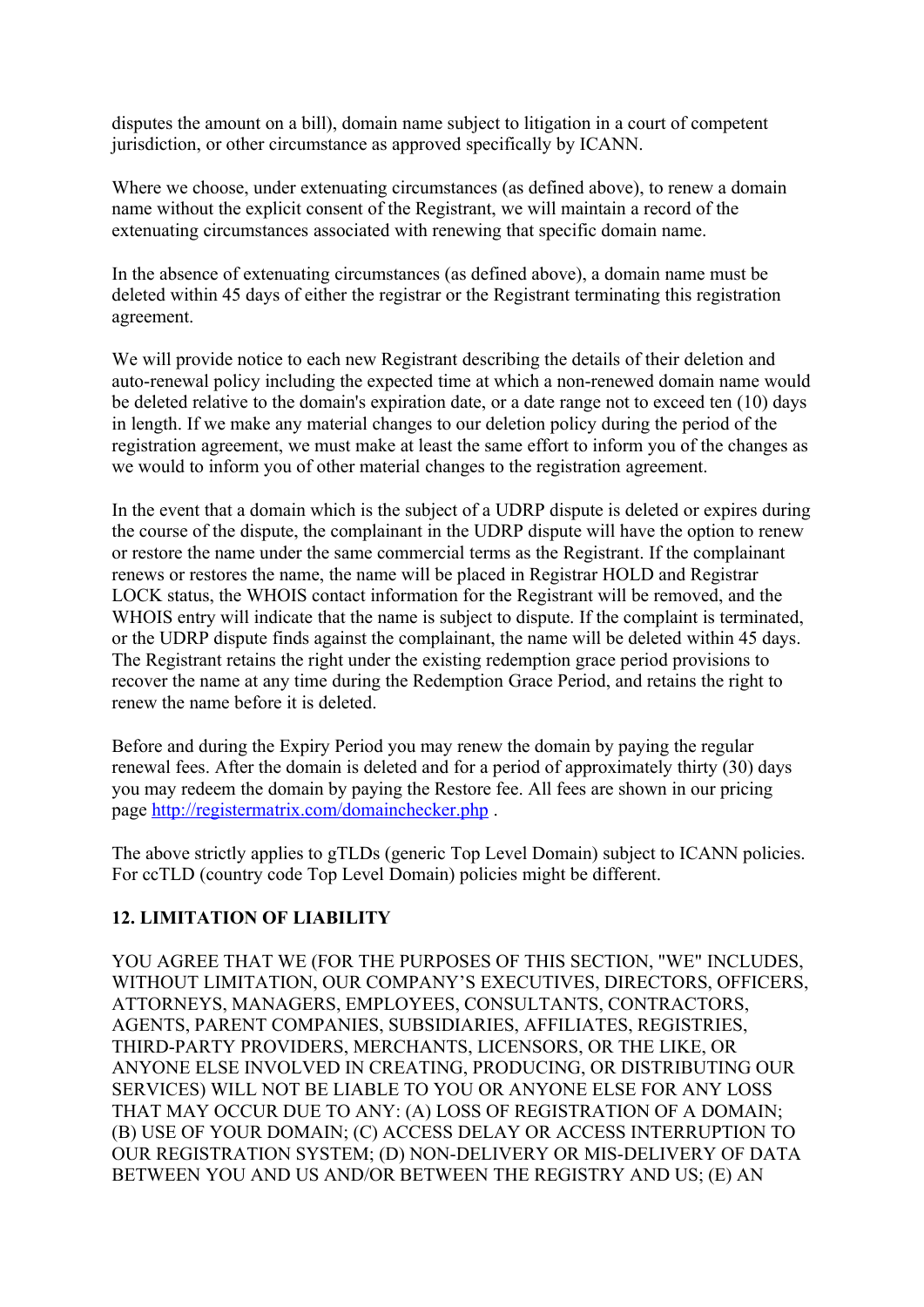EVENT BEYOND OUR REASONABLE CONTROL; (F) PROCESSING OF THE APPLICATION; (G) PROCESSING OF ANY MODIFICATION TO THE RECORD ASSOCIATED WITH YOUR DOMAIN; (H) FAILURE OF YOU OR YOUR AGENT TO PAY ANY FEE HEREUNDER; (I) PLACEMENT OF YOUR ONLINE PHARMACY ON THE NABP'S LIST OF NOT RECOMMENDED SITES BY THE NABP; (J)TERMINATION, REJECTION OR NON-APPROVAL OF YOUR ONLINE PHARMACY DUE TO NON COMLIANCE WITH SECTION 6 OF THIS AGREEMENT; (K) SUSPENSION, CANCELLATION OR TERMINATION OF YOUR REGISTRATION BY US; OR (L) APPLICATION OF ANY DISPUTE RESOLUTION PROVISION HEREIN. FURTHERMORE, WE WILL NOT BE LIABLE FOR ANY INDIRECT, SPECIAL, INCIDENTAL, OR CONSEQUENTIAL DAMAGE OF ANY KIND, INCLUDING, WITHOUT LIMITATION, LOST PROFITS, REGARDLESS OF THE FORM OF ACTION, WHETHER IN CONTRACT OR TORT, INCLUDING, WITHOUT LIMITATION, NEGLIGENCE, OR OTHERWISE, EVEN IF WE HAVE BEEN ADVISED OF THE POSSIBILITY OF SUCH DAMAGE. IN NO EVENT WILL OUR MAXIMUM LIABILITY EXCEED THE TOTAL AMOUNT PAID BY YOU OR YOUR AGENT TO US FOR THE INITIAL REGISTRATION OF YOUR DOMAIN.

#### **13. DISCLAIMER**

ALL THE SERVICES ARE PROVIDED TO YOU "AS IS," AND WE WILL HAVE NO LIABILITY FOR FAILURE OF ANY OF THE SERVICES WE PROVIDE, WHETHER UNDER THE LAW OF STRICT LIABILITY, PRODUCTS LIABILITY, NEGLIGENCE, OR OTHERWISE. WE MAKE NO REPRESENTATIONS OR WARRANTIES OF ANY KIND WHATSOEVER, EXPRESS OR IMPLIED, IN CONNECTION WITH THIS AGREEMENT OR OUR SERVICES, INCLUDING, WITHOUT LIMITATION, WARRANTIES OF MERCHANTABILITY OR FITNESS FOR A PARTICULAR PURPOSE. WITHOUT LIMITING THE FOREGOING, WE MAKE NO REPRESENTATIONS OR WARRANTIES OF ANY KIND WHATSOEVER THAT THE REGISTRATION OR USE OF A DOMAIN UNDER THIS AGREEMENT WILL IMMUNIZE YOU FROM CHALLENGES TO YOUR REGISTRATION OR FROM SUSPENSION, CANCELLATION, TERMINATION, TRANSFER, OR ANY OTHER LOSS OF THE DOMAIN REGISTERED TO YOU. FOR THE PURPOSES OF THIS SECTION, "WE" INCLUDES, WITHOUT LIMITATION, OUR EXECUTIVES, DIRECTORS, OFFICERS, ATTORNEYS, MANAGERS, EMPLOYEES, CONSULTANTS, CONTRACTORS, AGENTS, PARENT COMPANIES, SUBSIDIARIES, AFFILIATES, REGISTRIES, THIRD-PARTY PROVIDERS, MERCHANTS, LICENSORS, OR THE LIKE, OR ANYONE ELSE INVOLVED IN CREATING, REGULATING, PRODUCING, OR DISTRIBUTING OUR SERVICES.

#### **14. REPRESENTATIONS & WARRANTIES**

**a.** Against Infringement. You represent and warrant to us that you hold the necessary rights to use, or permit to use, any item used through our Services, and that such use will not in any way:

(i) violate or potentially violate any right of any third party, including, without limitation, infringement or misappropriation of any copyright, patent, trademark, trade secret, or other proprietary right;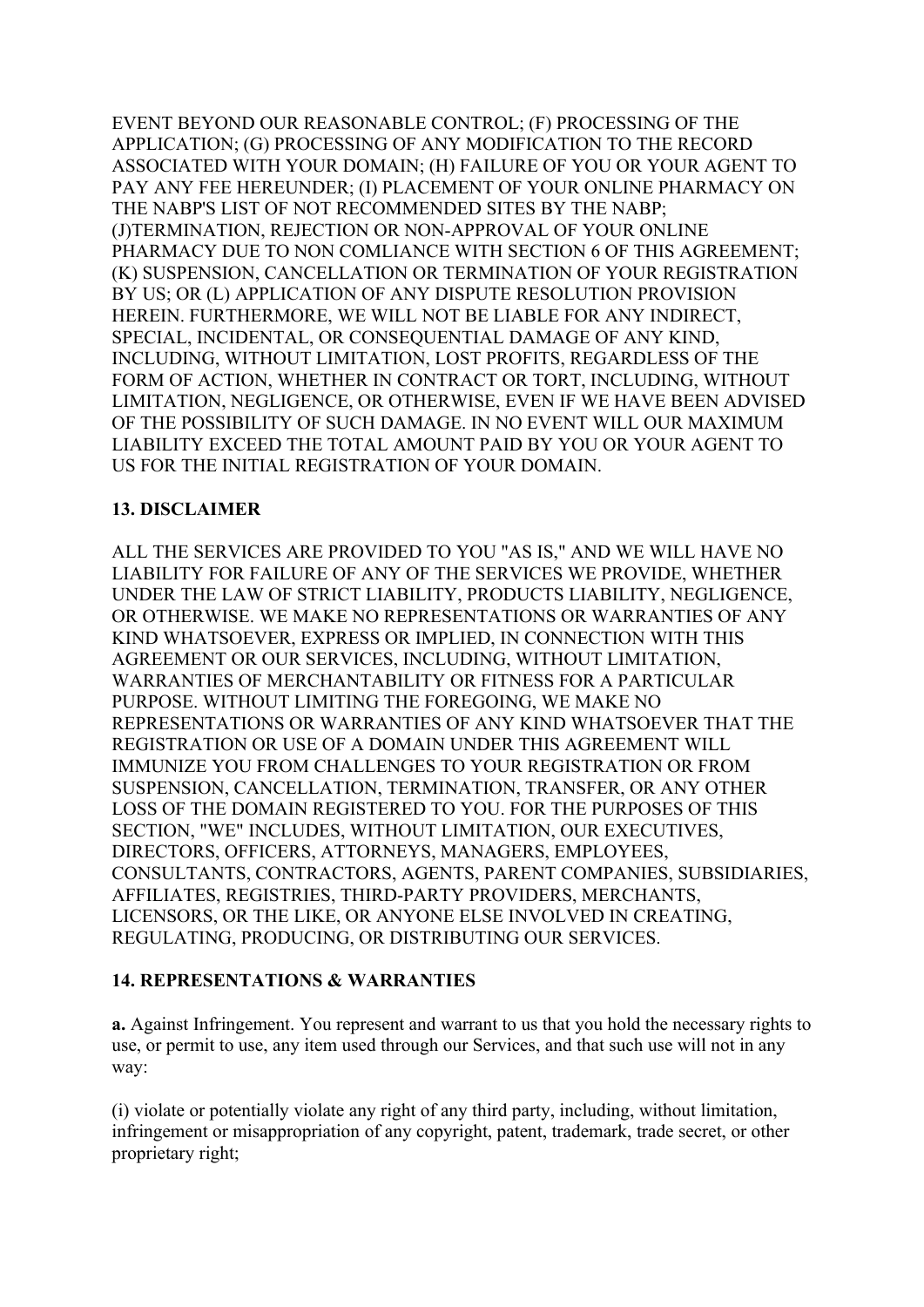(ii) constitute or potentially constitute violations, such as, without limitation, false advertisement, unfair competition, defamation, invasion of privacy, invasion of rights, and discrimination;

(iii) cause or potentially cause a business dispute, personal dispute, or any other dispute;

(iv) be or potentially be unlawful, harmful, fraudulent, libelous, slanderous, threatening, abusive, harassing, defamatory, vulgar, obscene, profane, hateful, or otherwise offensive;

(v) be or potentially be racially, ethnically, disputatiously, argumentatively, or ethically objectionable; or

(vi) encourage conduct that would constitute a criminal offense, give rise to civil liability, or otherwise violate any applicable law, including, without limitation, local, provincial, state, national, international, or other laws.

b. Registration Information. You represent and warrant that all information provided by you in connection with your Registration, including information related to Online Pharmacy Certification, is, and will be, true, current, accurate, and complete at all times. Breach of this section will constitute material breach of this Agreement and cause for immediate cancellation of your Registration, domain and our Services.

**c.** Infancy: You attest that you are of legal age to enter into this Agreement.

**d.** Registry supplemental policies and rules: You agree to be bound by the rules, policies, and agreements of each Registry from which you purchase directly or indirectly a domain registration using our Services. Refer to the incorporated ADDITIONAL REGISTRY REQUIREMENTS section for specific details for each registry if any.

Breach of any of these sections will constitute a material breach of this Agreement and cause for immediate termination of our Service(s), your Registration(s) and your domain(s). You further agree to protect, defend, hold harmless, and indemnify our company, any third party entity related to us (including, without limitation, any Registry), and our executives, directors, officers, attorneys, managers, employees, consultants, contractors, agents, parent companies, and subsidiaries from and against any and all liabilities, losses, costs, judgments, damages, claims, or causes of actions, including, without limitation, any and all legal fees and expenses arising out of or resulting from the Registration, use of the domain, or from any breach of this Agreement. This indemnification is in addition to any indemnification required under the Dispute Policy. This indemnification obligation will survive the termination or expiration of this Agreement for whatever reason.

#### **15. BREACH & REVOCATION**

**a.** Revocation by us. We reserve the right to immediately suspend, cancel, terminate, transfer or modify your Registration for any reason, including, without limitation, if: (i) your material breach of this Agreement; (ii) your use of any Services, including, without limitation, the domain registered to you, that is in contradiction of applicable laws or customarily acceptable usage policies of the Internet, including, without limitation, sending unsolicited commercial advertisements (including, without limitation, spamming) or sending threats, harassments, and obscenities; (iii) your use of your domain in connection with unlawful or unethical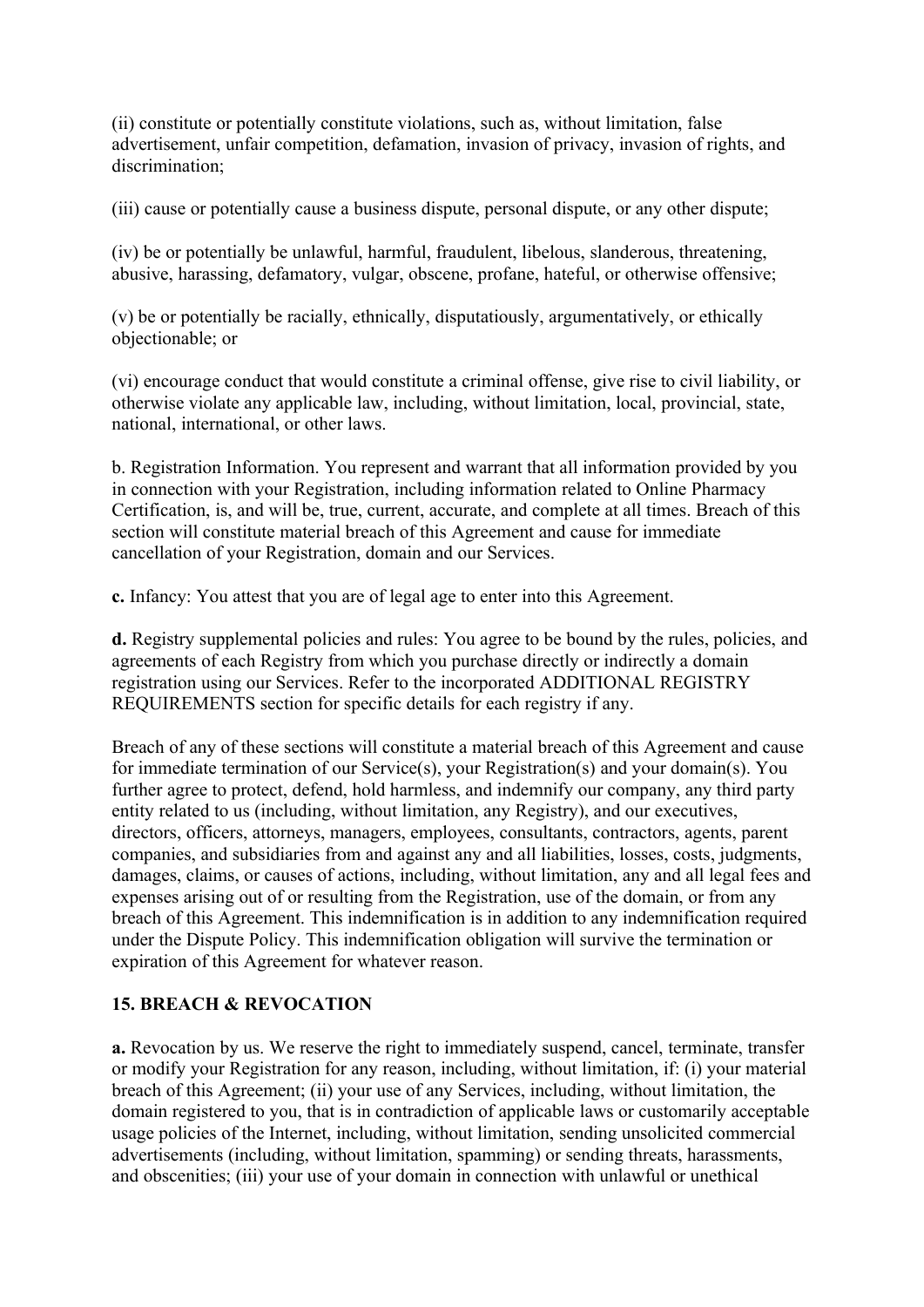activity; (iv) your Online Pharmacy is blacklisted by LegitScript and therefore do not comply with the Online Pharmacy Policy referred to in section 6 of this Agreement; (v) our receipt of an order from a court of competent jurisdiction or an arbitration award; (vi) to correct mistakes by us or the Registry Operator in registering the name; (vii) for the resolution of disputes concerning the Registered Name; (viii) or any other grounds for suspension, cancellation, termination, transfer or modification that is determined by our sole discretion. In any of the above mentioned cases we are entitled to suspend, cancel, terminate, transfer or modify all of your registered domain names in case you have registered more than one domain name, even if the above mentioned criteria only apply to one of your registered domain names. You understand and agree that you will not receive any refund whatsoever for any such suspension, cancellation, termination, transfer or modification of your Registration for any reason.

**b.** Revocation by ICANN, Registry, or Registrar. You further acknowledge and agree that your Registration is subject to suspension, cancellation, termination, transfer, or modification by any ICANN procedure, any Registry procedure approved by an ICANN-adopted policy, or our company.

**c.** Civil/Legal Liability for Breach. ANY BREACH OF THIS AGREEMENT MAY RESULT IN CIVIL ACTION, LEGAL ACTION, AND/OR CRIMINAL PROSECUTION AGAINST YOU.

#### **16. GOVERNING LAW & SEVERABILITY**

a. Governing law. Except as otherwise set forth in the UDRP, any gTLD Registry dispute resolution policy, .eu Dispute Resolution Rules or any similar ccTLD policy with respect to any dispute over your domain name registration, this Agreement, your rights and obligations and all actions contemplated by this Agreement shall be governed by the laws of The Republic of Panama, as if the Agreement was a contract wholly entered into and wholly performed within Panama.

THIS AGREEMENT SHALL BE GOVERNED BY AND INTERPRETED AND ENFORCED IN ACCORDANCE WITH THE LAWS OF THE REPUBLIC OF PANAMA APPLICABLE THEREIN WITHOUT REFERENCE TO RULES GOVERNING CHOICE OF LAWS. ANY ACTION RELATING TO THIS AGREEMENT MUST BE BROUGHT IN NASSAU AND YOU IRREVOCABLY CONSENT TO THE JURISDICTION OF SUCH COURTS.

**b.** Severability & Amendment. If any provision or portion of any agreement (including, without limitation, this Agreement) between you and our company is found by a court of competent jurisdiction to be unenforceable for any reason, the remainder of that agreement will continue in full force and effect. We will amend or replace such provision with one that is valid and enforceable and which achieves, to the extent possible, the original objectives and intent as reflected in the original provision. This Agreement may not be amended or modified by you except by means of a written document signed by both you and an authorized representative of our company. It is your sole responsibility to ensure that the representative subscribing such document is actually authorized to do so.

#### **17. NOTICES**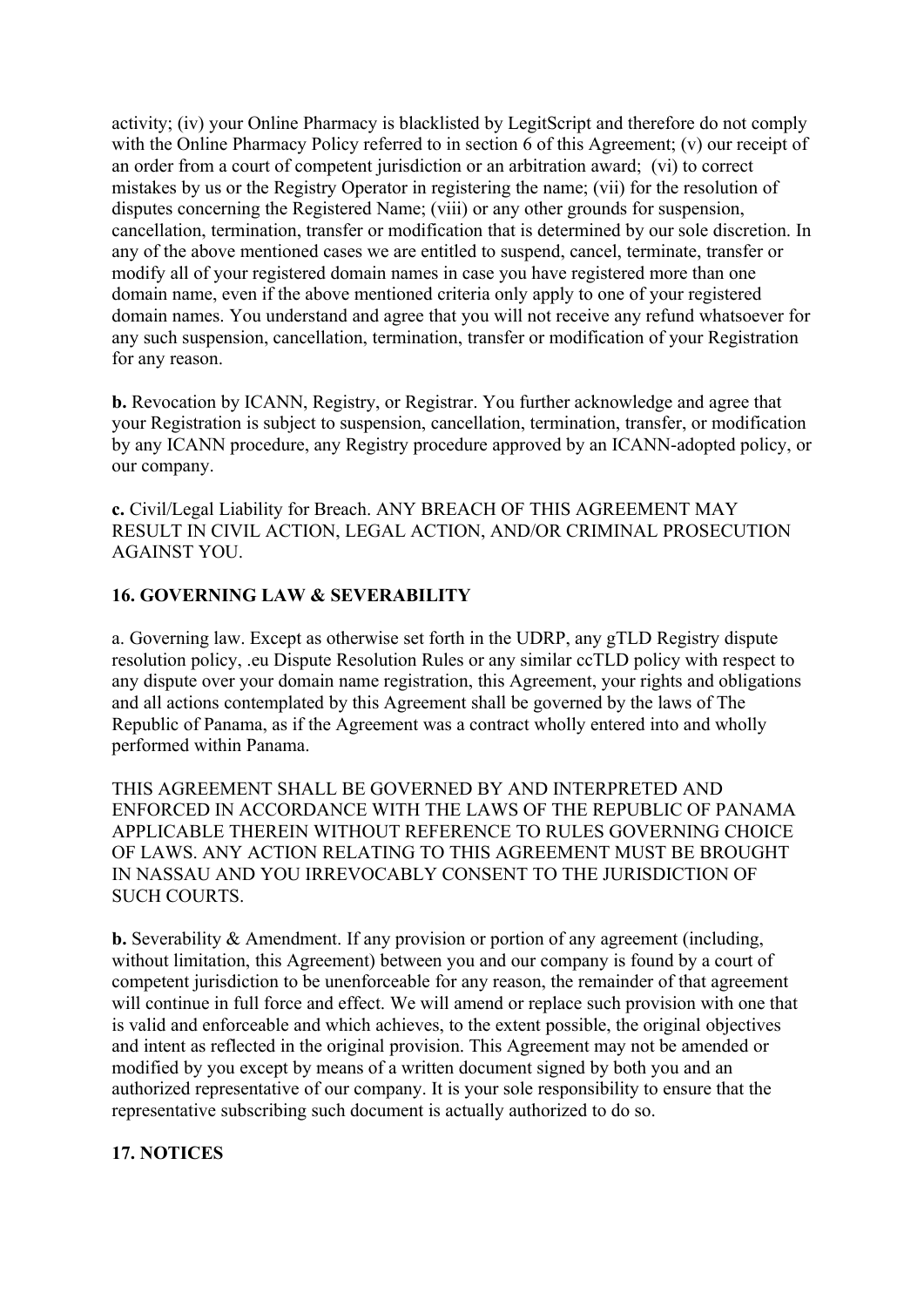You agree that any notice required to be given under this Agreement by us to you will be deemed to have been given if delivered in accordance with the contact information you have provided.

## **18. GENERAL**

**a.** Entire Agreement. This Agreement, in addition to any other specific agreement between you and us, constitutes the full and complete understanding and agreement between you and us relating to the subject matter hereof. Except when expressly agreed to the contrary in writing by us, this Agreement supersedes any other written (including, without limitation, digitized/computerized) agreement, any oral agreement, or any actual or alleged agreement by conduct.

**b.** Independent Contractor Relationship. Nothing in this Agreement will be construed as creating a partnership or relationship of employer and employee, principal and agent, partnership or joint venture between you and us. You and our company will each be deemed an independent contractor at all times and will have no right or authority to assume, create, or incur any obligation on behalf of the other, except as may be expressly provided herein. You must not, in any way, misrepresent your relationship with us, attempt to pass yourself off as us, or claim that you are us.

**c.** No Waiver. The failure of our company to require your performance for any provision of this Agreement will not affect our full right to require such performance at any time thereafter; nor will the waiver by us of a breach of any provision of this Agreement be taken or held to be a waiver of the provision itself.

**d.** Survival of Termination. Sections 2, 3, 5, 9, 11, 13, 14, 15, 16, and 17, 18 and the Dispute Policy, will survive the expiry or termination of this Agreement for any reason.

# **19. PRIVACY**

Information collected about you is subject to the terms of RegisterMatrix privacy policy, the terms of which are hereby incorporated by reference. RegisterMatrix privacy policy can be found at:<http://www.registermatrix.com/privacy-policy.pdf>

# **DISPUTE POLICY**

# **Uniform Domain Name Dispute Resolution Policy**

(As approved by the ICANN Board of Directors on 30 October 2009.)

**1. Purpose.** This Uniform Domain Name Dispute Resolution Policy (the "Policy") has been adopted by the Internet Corporation for Assigned Names and Numbers ("ICANN"), is incorporated by reference into your Registration Agreement, and sets forth the terms and conditions in connection with a dispute between you and any party other than us (the registrar) over the registration and use of an Internet domain name registered by you.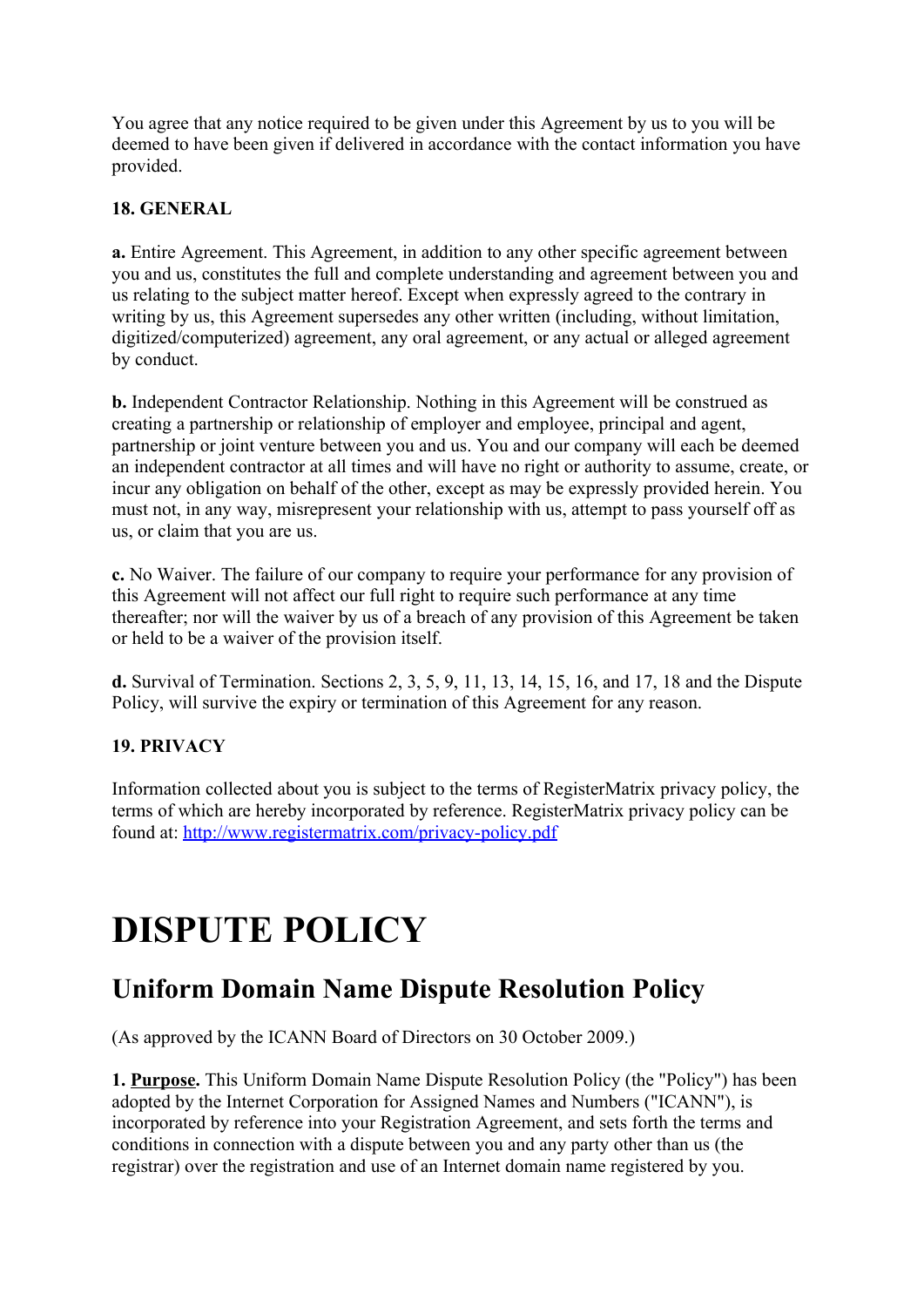Proceedings under Paragraph 4 of this Policy will be conducted according to the Rules for Uniform Domain Name Dispute Resolution Policy (the "Rules of Procedure"), which are available at **<http://www.icann.org/en/help/dndr/udrp/rules>**, and the selected administrative-dispute-resolution service provider's supplemental rules.

**2. Your Representations.** By applying to register a domain name, or by asking us to maintain or renew a domain name registration, you hereby represent and warrant to us that (a) the statements that you made in your Registration Agreement are complete and accurate; (b) to your knowledge, the registration of the domain name will not infringe upon or otherwise violate the rights of any third party; (c) you are not registering the domain name for an unlawful purpose; and (d) you will not knowingly use the domain name in violation of any applicable laws or regulations. It is your responsibility to determine whether your domain name registration infringes or violates someone else's rights.

**3. Cancellations, Transfers, and Changes.** We will cancel, transfer or otherwise make changes to domain name registrations under the following circumstances:

**a.** subject to the provisions of **Paragraph 8**, our receipt of written or appropriate electronic instructions from you or your authorized agent to take such action;

**b.** our receipt of an order from a court or arbitral tribunal, in each case of competent jurisdiction, requiring such action; and/or

**c.** our receipt of a decision of an Administrative Panel requiring such action in any administrative proceeding to which you were a party and which was conducted under this Policy or a later version of this Policy adopted by ICANN. (See Paragraph  $4(i)$  and  $(k)$  below.)

We may also cancel, transfer or otherwise make changes to a domain name registration in accordance with the terms of your Registration Agreement or other legal requirements.

#### **4. Mandatory Administrative Proceeding.**

This Paragraph sets forth the type of disputes for which you are required to submit to a mandatory administrative proceeding. These proceedings will be conducted before one of the administrative-dispute-resolution service providers listed at **[http://www.icann.org/udrp/approved-providers.htm](https://internetbs.net/de/Domainregistrierung/www.icann.org/udrp/approved-providers.htm)** (each, a "Provider").

**a. Applicable Disputes.** You are required to submit to a mandatory administrative proceeding in the event that a third party (a "complainant") asserts to the applicable Provider, in compliance with the Rules of Procedure, that

(i) your domain name is identical or confusingly similar to a trademark or service mark in which the complainant has rights; and

(ii) you have no rights or legitimate interests in respect of the domain name; and

(iii) your domain name has been registered and is being used in bad faith.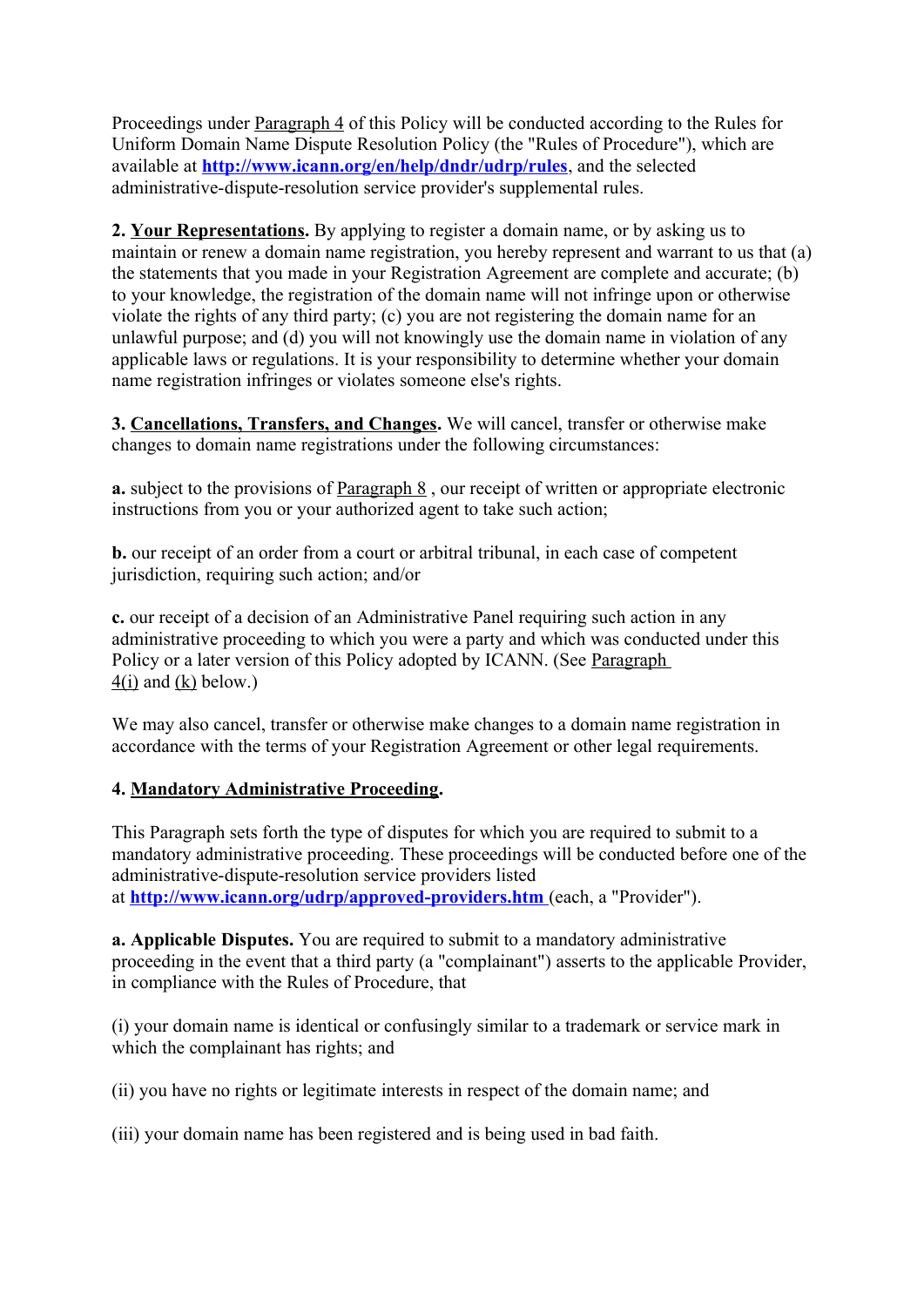In the administrative proceeding, the complainant must prove that each of these three elements are present.

**b. Evidence of Registration and Use in Bad Faith.** For the purposes of <u>Paragraph 4(a)(iii)</u>, the following circumstances, in particular but without limitation, if found by the Panel to be present, shall be evidence of the registration and use of a domain name in bad faith:

(i) circumstances indicating that you have registered or you have acquired the domain name primarily for the purpose of selling, renting, or otherwise transferring the domain name registration to the complainant who is the owner of the trademark or service mark or to a competitor of that complainant, for valuable consideration in excess of your documented outof-pocket costs directly related to the domain name; or

(ii) you have registered the domain name in order to prevent the owner of the trademark or service mark from reflecting the mark in a corresponding domain name, provided that you have engaged in a pattern of such conduct; or

(iii) you have registered the domain name primarily for the purpose of disrupting the business of a competitor; or

(iv) by using the domain name, you have intentionally attempted to attract, for commercial gain, Internet users to your web site or other on-line location, by creating a likelihood of confusion with the complainant's mark as to the source, sponsorship, affiliation, or endorsement of your web site or location or of a product or service on your web site or location.

**c. How to Demonstrate Your Rights to and Legitimate Interests in the Domain Name in Responding to a Complaint.** When you receive a complaint, you should refer to **Paragraph** 5 of the Rules of Procedure in determining how your response should be prepared. Any of the following circumstances, in particular but without limitation, if found by the Panel to be proved based on its evaluation of all evidence presented, shall demonstrate your rights or legitimate interests to the domain name for purposes of Paragraph  $4(a)(ii)$ :

(i) before any notice to you of the dispute, your use of, or demonstrable preparations to use, the domain name or a name corresponding to the domain name in connection with a bona fide offering of goods or services; or

(ii) you (as an individual, business, or other organization) have been commonly known by the domain name, even if you have acquired no trademark or service mark rights; or

(iii) you are making a legitimate noncommercial or fair use of the domain name, without intent for commercial gain to misleadingly divert consumers or to tarnish the trademark or service mark at issue.

**d. Selection of Provider.** The complainant shall select the Provider from among those approved by ICANN by submitting the complaint to that Provider. The selected Provider will administer the proceeding, except in cases of consolidation as described in Paragraph 4(f) .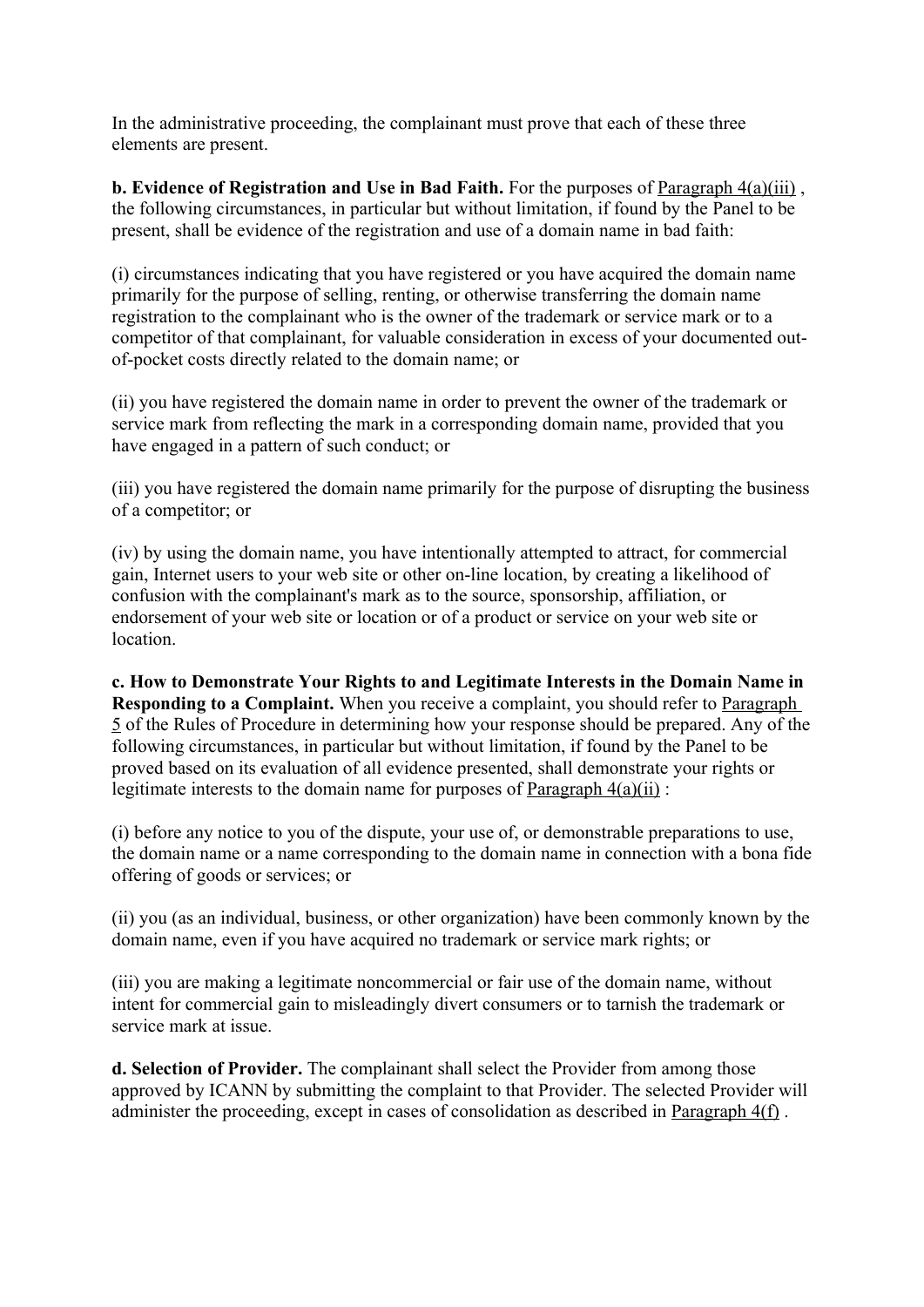**e. Initiation of Proceeding and Process and Appointment of Administrative Panel.** The Rules of Procedure state the process for initiating and conducting a proceeding and for appointing the panel that will decide the dispute (the "Administrative Panel").

**f. Consolidation.** In the event of multiple disputes between you and a complainant, either you or the complainant may petition to consolidate the disputes before a single Administrative Panel. This petition shall be made to the first Administrative Panel appointed to hear a pending dispute between the parties. This Administrative Panel may consolidate before it any or all such disputes in its sole discretion, provided that the disputes being consolidated are governed by this Policy or a later version of this Policy adopted by ICANN.

**g. Fees.** All fees charged by a Provider in connection with any dispute before an Administrative Panel pursuant to this Policy shall be paid by the complainant, except in cases where you elect to expand the Administrative Panel from one to three panelists as provided in Paragraph  $5(b)(iv)$  of the Rules of Procedure, in which case all fees will be split evenly by you and the complainant.

**h. Our Involvement in Administrative Proceedings.** We do not, and will not, participate in the administration or conduct of any proceeding before an Administrative Panel. In addition, we will not be liable as a result of any decisions rendered by the Administrative Panel.

**i. Remedies.** The remedies available to a complainant pursuant to any proceeding before an Administrative Panel shall be limited to requiring the cancellation of your domain name or the transfer of your domain name registration to the complainant.

**j. Notification and Publication.** The Provider shall notify us of any decision made by an Administrative Panel with respect to a domain name you have registered with us. All decisions under this Policy will be published in full over the Internet, except when an Administrative Panel determines in an exceptional case to redact portions of its decision.

**k. Availability of Court Proceedings.** The mandatory administrative proceeding requirements set forth in Paragraph 4 shall not prevent either you or the complainant from submitting the dispute to a court of competent jurisdiction for independent resolution before such mandatory administrative proceeding is commenced or after such proceeding is concluded. If an Administrative Panel decides that your domain name registration should be canceled or transferred, we will wait ten (10) business days (as observed in the location of our principal office) after we are informed by the applicable Provider of the Administrative Panel's decision before implementing that decision. We will then implement the decision unless we have received from you during that ten (10) business day period official documentation (such as a copy of a complaint, file-stamped by the clerk of the court) that you have commenced a lawsuit against the complainant in a jurisdiction to which the complainant has submitted under Paragraph 3(b)(xiii) of the Rules of Procedure. (In general, that jurisdiction is either the location of our principal office or of your address as shown in our Whois database. See Paragraphs 1 and 3(b)(xiii) of the Rules of Procedure for details.) If we receive such documentation within the ten (10) business day period, we will not implement the Administrative Panel's decision, and we will take no further action, until we receive (i) evidence satisfactory to us of a resolution between the parties; (ii) evidence satisfactory to us that your lawsuit has been dismissed or withdrawn; or (iii) a copy of an order from such court dismissing your lawsuit or ordering that you do not have the right to continue to use your domain name.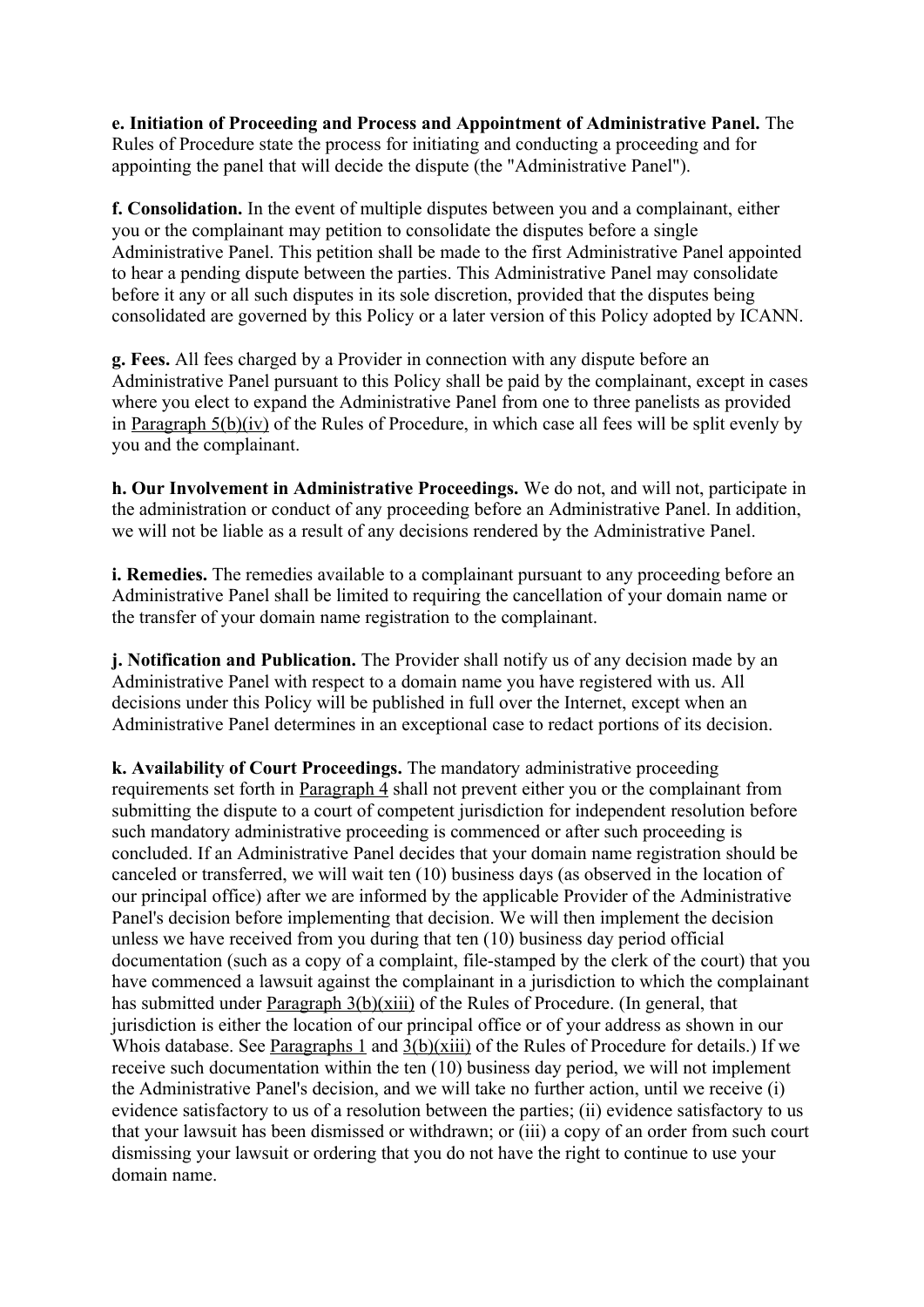**5. All Other Disputes and Litigation.** All other disputes between you and any party other than us regarding your domain name registration that are not brought pursuant to the mandatory administrative proceeding provisions of Paragraph 4 shall be resolved between you and such other party through any court, arbitration or other proceeding that may be available.

**6. Our Involvement in Disputes.** We will not participate in any way in any dispute between you and any party other than us regarding the registration and use of your domain name. You shall not name us as a party or otherwise include us in any such proceeding. In the event that we are named as a party in any such proceeding, we reserve the right to raise any and all defenses deemed appropriate, and to take any other action necessary to defend ourselves.

**7. Maintaining the Status Quo.** We will not cancel, transfer, activate, deactivate, or otherwise change the status of any domain name registration under this Policy except as provided in Paragraph 3 above.

# **8. Transfers During a Dispute.**

**a. Transfers of a Domain Name to a New Holder.** You may not transfer your domain name registration to another holder (i) during a pending administrative proceeding brought pursuant to Paragraph 4 or for a period of fifteen (15) business days (as observed in the location of our principal place of business) after such proceeding is concluded; or (ii) during a pending court proceeding or arbitration commenced regarding your domain name unless the party to whom the domain name registration is being transferred agrees, in writing, to be bound by the decision of the court or arbitrator. We reserve the right to cancel any transfer of a domain name registration to another holder that is made in violation of this subparagraph.

**b. Changing Registrars.** You may not transfer your domain name registration to another registrar during a pending administrative proceeding brought pursuant to Paragraph 4 or for a period of fifteen (15) business days (as observed in the location of our principal place of business) after such proceeding is conclude**d.** You may transfer administration of your domain name registration to another registrar during a pending court action or arbitration, provided that the domain name you have registered with us shall continue to be subject to the proceedings commenced against you in accordance with the terms of this Policy. In the event that you transfer a domain name registration to us during the pendency of a court action or arbitration, such dispute shall remain subject to the domain name dispute policy of the registrar from which the domain name registration was transferred.

**9. Policy Modifications.** We reserve the right to modify this Policy at any time with the permission of ICANN. We will post our revised Policy here at least thirty (30) calendar days before it becomes effective. Unless this Policy has already been invoked by the submission of a complaint to a Provider, in which event the version of the Policy in effect at the time it was invoked will apply to you until the dispute is over, all such changes will be binding upon you with respect to any domain name registration dispute, whether the dispute arose before, on or after the effective date of our change. In the event that you object to a change in this Policy, your sole remedy is to cancel your domain name registration with us, provided that you will not be entitled to a refund of any fees you paid to us. The revised Policy will apply to you until you cancel your domain name registration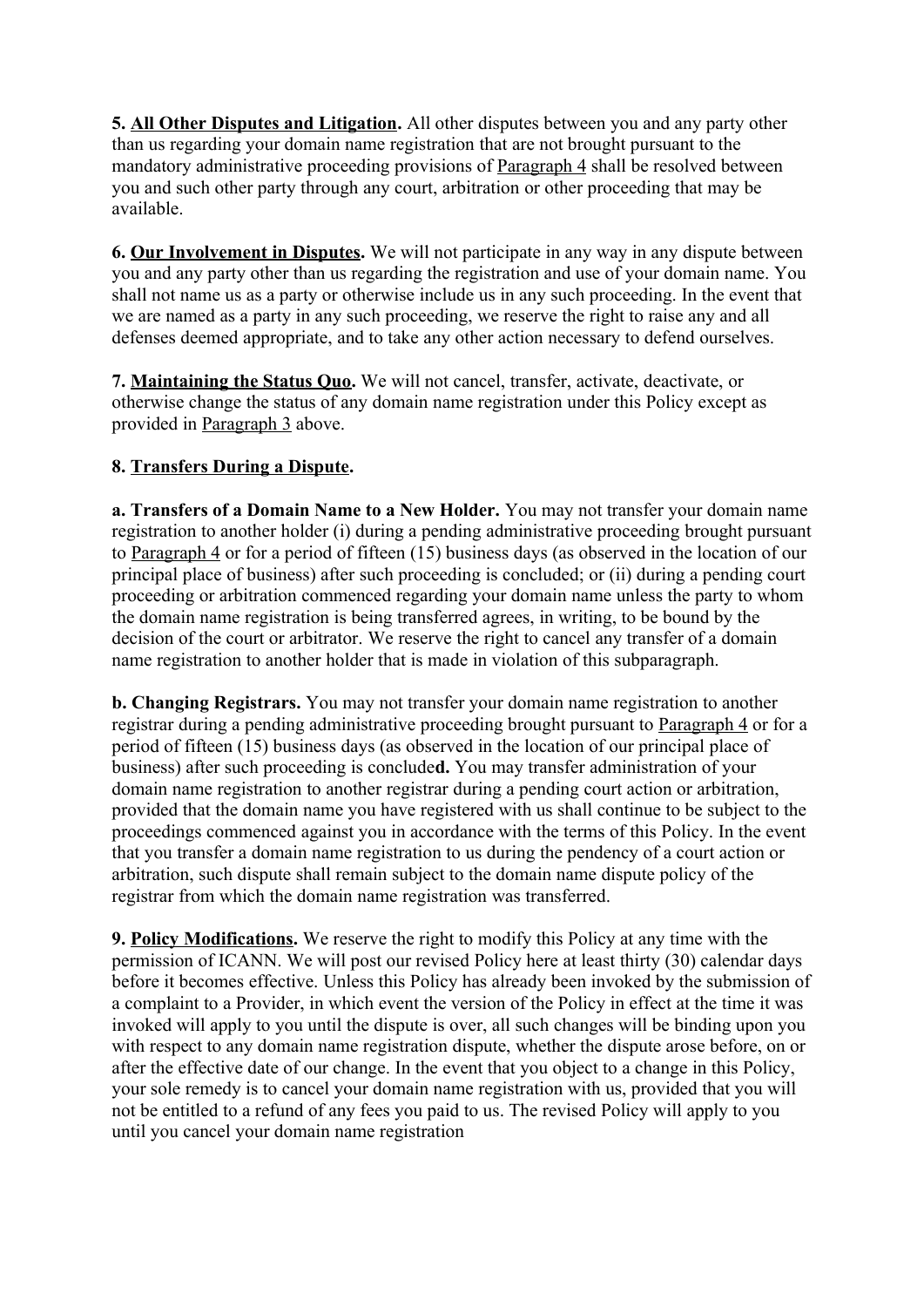# **Uniform Rapid Suspension**

Effective 28 June 2013

# **These Rules are in effect for all URS proceedings.**

URS proceedings shall be governed by these Rules and the Supplemental Rules of the Provider administering the proceedings, as posted on its web site. To the extent that the Supplemental Rules of any Provider conflict with these Rules, these Rules supersede.

# **(1) Definitions**

In these Rules:

Business Day: means a working day as defined by the Provider in its Supplemental Rules.

Calendar Day: means that all days, including weekends and international and national holidays, shall be counted in determining deadlines and due dates. Provider Supplemental Rules may further define this term.

· Complainant: means the party initiating a URS complaint concerning a domain name registration.

Determination: means a written outcome of a URS proceeding. Determinations may be made at the point of default, after a response, or after an appeal and may be referred to as Default Determination, Final Determination, or Appeal Determination.

· Examiner: means an individual appointed by a Provider to make a Determination.

· ICANN: refers to the Internet Corporation for Assigned Names and Numbers.

· Mutual Jurisdiction: means a court jurisdiction at the location of either (a) the principal office of the Registrar or (b) the domain-name holder's address as shown for the registration of the domain name in Registrar's Whois database at the time the complaint is submitted to the Provider.

New gTLD: generic top-level domains introduced in the root after 1 January 2013

Provider: means a dispute resolution service provider approved by ICANN for handling URS cases. A list of such Providers appears at [http://newgtlds.icann.org/en/applicants/urs.](http://newgtlds.icann.org/en/applicants/urs)

Registry Operator: means the entity responsible for operating the top level domain in which a disputed domain name is registered.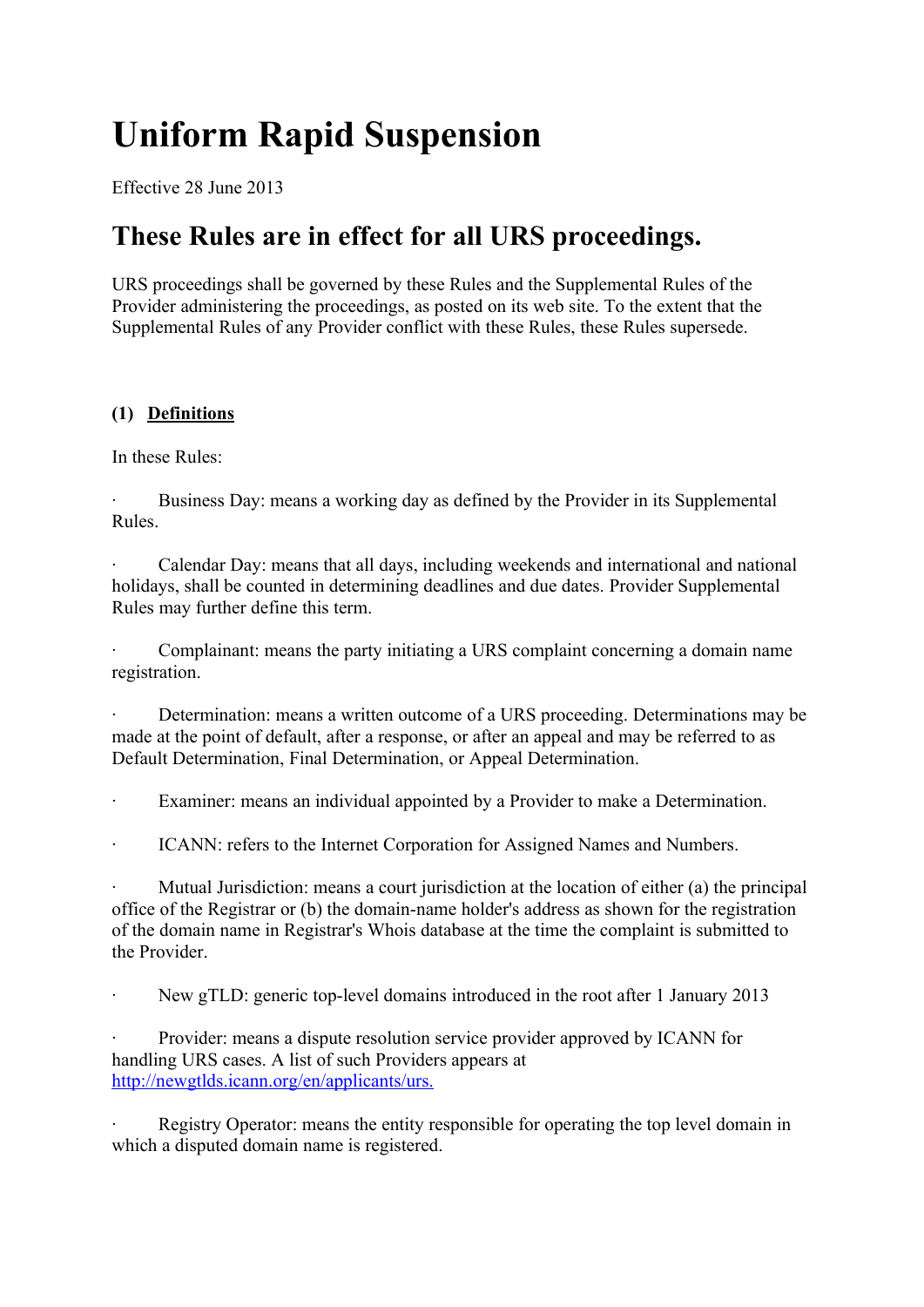Registrar: means the entity with which the Respondent has registered a domain name that is the subject of a URS complaint.

Registrant: means the holder of a domain name.

Respondent: means the holder of a domain name registration against which a URS complaint is initiated.

Supplemental Rules means the rules adopted by the Provider administering a URS proceeding to supplement these Rules. Supplemental Rules shall not be inconsistent with the URS text or these Rules and shall cover such topics as fees, word and page limits and guidelines, file size and format modalities, the means for communicating with the Provider and the Examiner, and the form of cover sheets.

URS Procedure refers to the Uniform Rapid Suspension System Procedure (currently found at <hyperlink>), which these Rules and the Provider's Supplemental Rules enhance and explain.

# **(2) Communications**

(a) When forwarding a Complaint, including any annexes, electronically to the Respondent, it shall be the Provider's responsibility to employ reasonably available means calculated to achieve actual notice to Respondent. Achieving actual notice, or employing the following measures to do so, shall discharge this responsibility:

i. sending the Notice of Complaint to all email, postalmail and facsimile addresses shown in the domain name's registration data in the Whois database for the registered domain-name holder, the technical contact, and the administrative contact, as well as to any email addresses for the Respondent provided by the Complainant; and

j. providing the Complaint, including any annexes, in electronic form, either via email to the email addresses mentioned in (i) above, or via an email link to an online platform requiring users to create an account.

(b) Except as provided in Rule 2(a), any written communication to Complainant or Respondent provided for under these Rules shall be made electronically via the Internet (a record of its transmission being available).

(c) Any communication to the Provider or the Examiner shall be made by the means and in the manner (including, where applicable, the number of copies) stated in the Provider's Supplemental Rules.

(d) Communications shall be made in the language prescribed in Rule 9.

(e) Either Party may update its contact details by notifying the Provider, the Registry Operator, and the Registrar.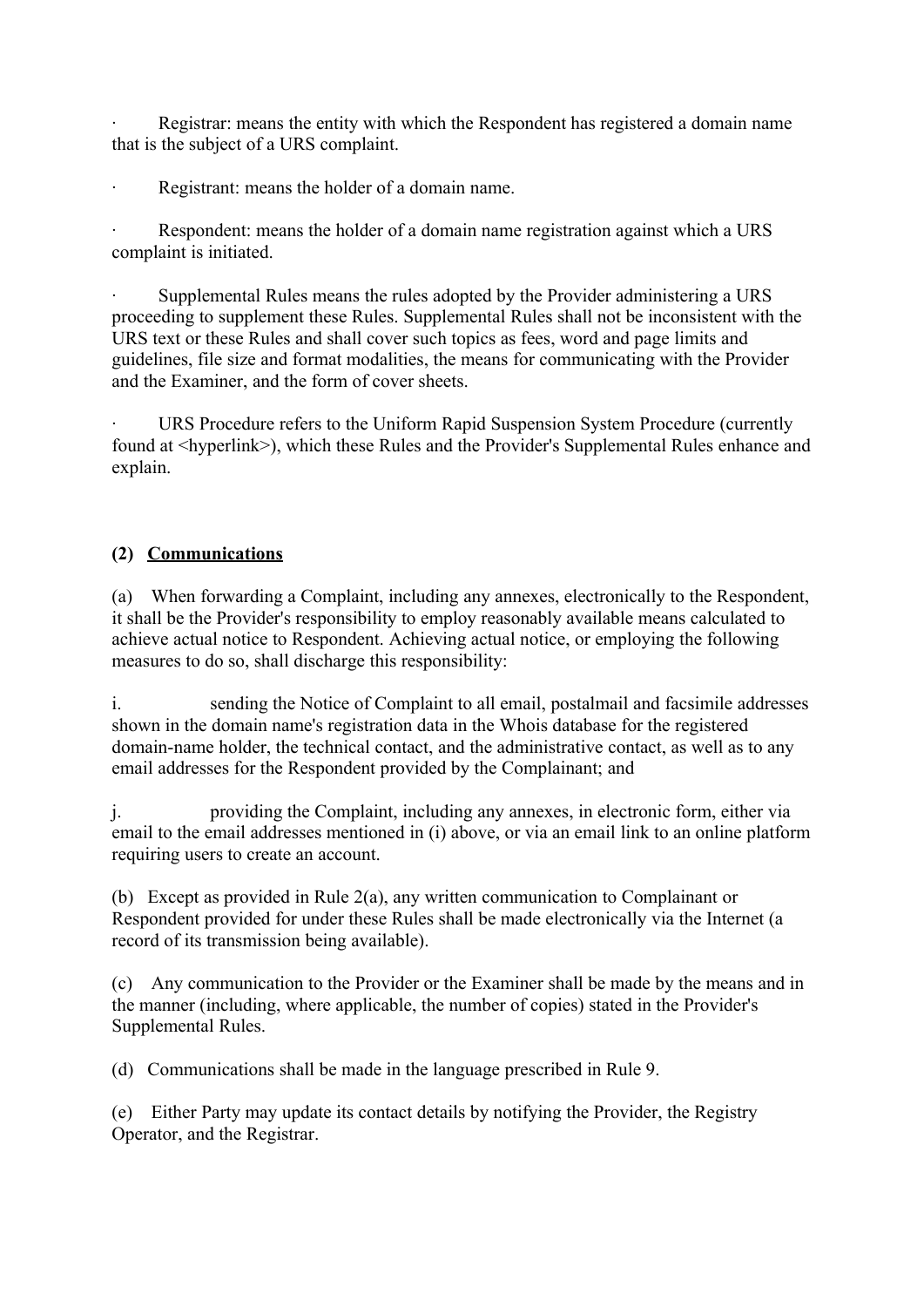(f) Except as otherwise provided in these Rules, or decided by an Examiner, all communications provided for under these Rules shall be deemed to have been made:

 i. if via the Internet, on the date that the communication was transmitted, provided that the date of transmission is verifiable; or, where applicable

ii. if delivered by telecopy or facsimile transmission, on the date shown on the confirmation of transmission; or:

iii. if by postal or courier service, on the date marked on the receipt.

(g) Except as otherwise provided in these Rules, all time periods calculated under these Rules to begin when a communication is made shall begin to run on the earliest date that the communication is deemed to have been made in accordance with Rule 2(f).

(h) Any communication subsequent to the Notice of Complaint as defined in Rule 2(a) by

 i. an Examiner via the Provider to any Party shall be copied by the Provider to the other Party;

ii. the Provider to any Party shall be copied to the other Party; and

 iii. a Party shall be copied to the other Party, to the Provider and by the Provider to the Examiner, as the case may be.

(i) It shall be the responsibility of the sender to retain records of the fact and circumstances of sending, which shall be available for inspection by affected parties and for reporting purposes. This includes the Provider in sending Notice of Complaint to the Respondent by post and/or facsimile under Rule 2(a)(i).

(j) In the event a Party sending a communication receives notification of non-delivery of the communication, the Party shall promptly notify the Provider of the circumstances. Further proceedings concerning the communication and any response shall be as directed by the Provider.

# **(3) The Complaint**

(a) Any person or entity may initiate a URS proceeding by submitting a Complaint in accordance with the URS Procedure, these Rules and the approved Supplemental Rules of the Provider administering the proceeding.

(b) The Complaint, including any annexes, shall be submitted using an electronic form made available by the Provider and shall:

Request that the Complaint be submitted for determination in accordance with the URS Procedure, these Rules and the Provider's Supplemental Rules;

 ii. Provide the name, contact person, postal and email addresses, and the telephone and telefax numbers of the Complainant and of any representative authorized to act for the Complainant in the URS proceeding;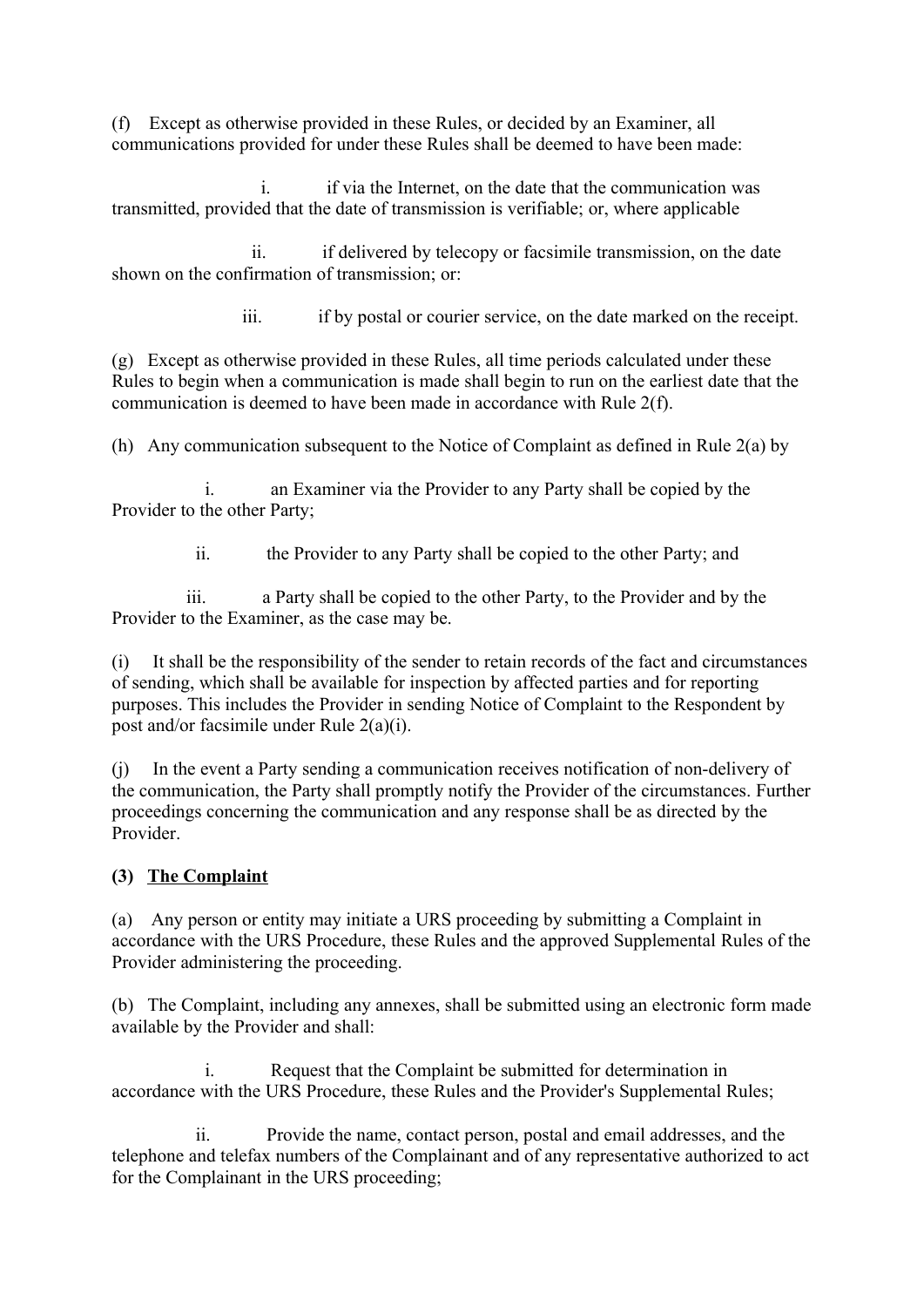iii. Provide the name of the Respondent and all other relevant contact information from the Whois record as well as all information known to Complainant regarding how to contact Respondent or any representative of Respondent, including contact information based on pre-complaint dealings, in sufficient detail to allow the Provider to notify the Respondent of the complaint as described in Rule 2(a);

 iv. Specify the domain name(s) that is/are the subject of the Complaint. The Complainant shall include a copy of the currently available Whois information and a copy, if available, of the offending portion of the website content associated with each domain name that is the subject of the complaint;

v. Specify the trademark(s) or service mark(s) on which the complaint is based and the goods or services with which the mark is used including evidence of use which can be a declaration and a specimen of current use in commerce - submitted directly or by including a relevant SMD (Signed Mark Data) from the Trademark Clearinghouse;

 vi. Identify which URS Procedure elements (URS 1.2.6) the Complainant contends are being violated by Respondent's use of the domain name. This will be done by selecting the elements from URS Procedure section 1.2.6 that apply from the list provided on the Provider's Complaint form;

 vii. An optional explanatory statement of no more than 500 words in a separate free form text box;

 viii. Identify any other legal proceedings that have been commenced or terminated in connection with or relating to any of the domain name(s) that are the subject of the Complaint;

 ix. State that Complainant will submit, with respect to any challenges to a determination in the URS proceeding, to the jurisdiction of the courts in at least one specified Mutual Jurisdiction;

x. Conclude with agreement to the following statement:

 xi. "Complainant agrees that its claims and remedies concerning the registration of the domain name, the dispute, or the dispute's resolution shall be solely against the domain-name holder and waives all such claims and remedies against (a) the Provider and Examiner, except in the case of deliberate wrongdoing, (b) the Registrar, (c) the Registry Operator, and (d) the Internet Corporation for Assigned Names and Numbers, as well as their directors, officers, employees, and agents.

 xii. Complainant certifies that the information contained in this Complaint is to the best of Complainant's knowledge complete and accurate, that this Complaint is not being presented for any improper purpose, such as to harass, and that the assertions in this Complaint are warranted under these Rules and under applicable law, as it now exists or as it may be extended by a good-faith and reasonable argument.";

(c) The Complaint may relate to more than one domain name, provided that the domain names are registered by the same domain name holder.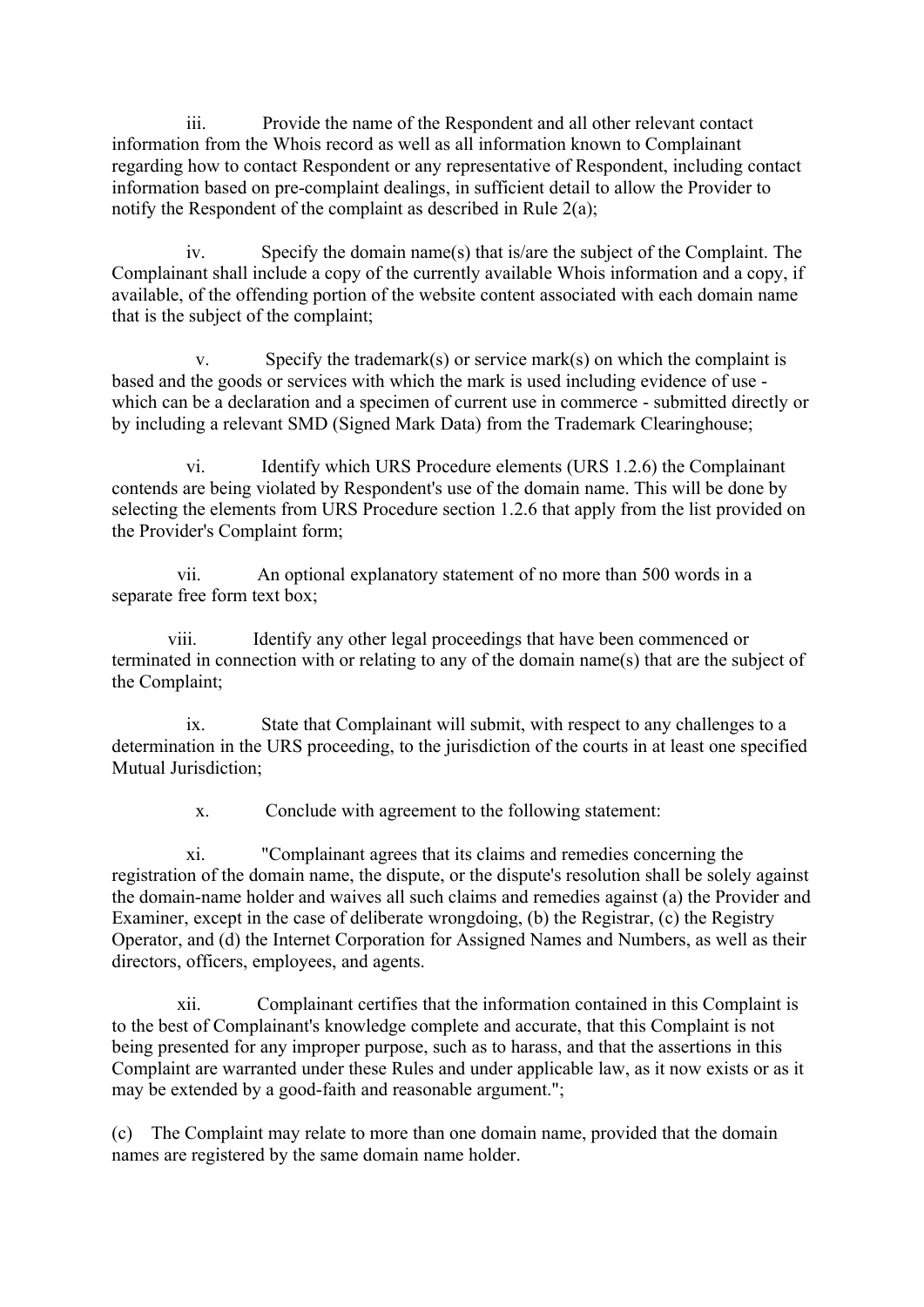(d) The Complaint shall be accompanied by the filing fee, as set forth in the Provider's Supplemental Rules. If fees are not paid within one (1) Business Day of filing, as determined at the location of the Provider, the Complaint shall be automatically dismissed.

(e) The Complaint will not be accepted if the Provider's check of the Repository (see Rule 17) finds the Complainant has exceeded its quota of Abusive Complaints.

(f) URS Complaints may only be filed against domain names registered in a New gTLD.

(g) A URS Complaint may not be filed against a domain name that is part of an open and active URS or UDRP case.

(h) The Provider's Supplemental Rules will specify how the Respondent shall be identified in cases where the domain name is registered with a privacy/proxy service.

#### **(4) Notice of Complaint and Locking of Domain**

(a) The Provider shall include a copy of the Complaint in its notice to the Registry Operator.

(b) The Notice of Complaint to the Respondent shall be transmitted in English and shall be translated by the Provider into the predominant language used in the Registrant's country or territory, as determined by the country(ies) listed in the Whois record when the Complaint is filed.

(c) The electronic copy of the Notice of Complaint may be provided via email or an emailed link to an online platform requiring users to create an account.

# **(5) The Response**

a) The Response shall:

 i. Provide the name, postal and email addresses, and the telephone and telefax numbers of the Respondent and of any representative authorized to act for the Respondent in the URS proceeding;

 ii. Respond specifically to each of the grounds upon which the Complaint is based and include any defense which contradicts the Complainant's claims;

 iii. Respondent may request a finding that the Complaint was brought in abuse of the proceedings per URS Procedure Paragraph(s) 11.2 and/or 11.3;

 iv. Identify any other legal proceedings that have been commenced or terminated in connection with or relating to any of the domain name(s) that are the subject of the Complaint;

 v. Conclude with the following statement followed by the signature (in any electronic format) of the Respondent or its authorized representative: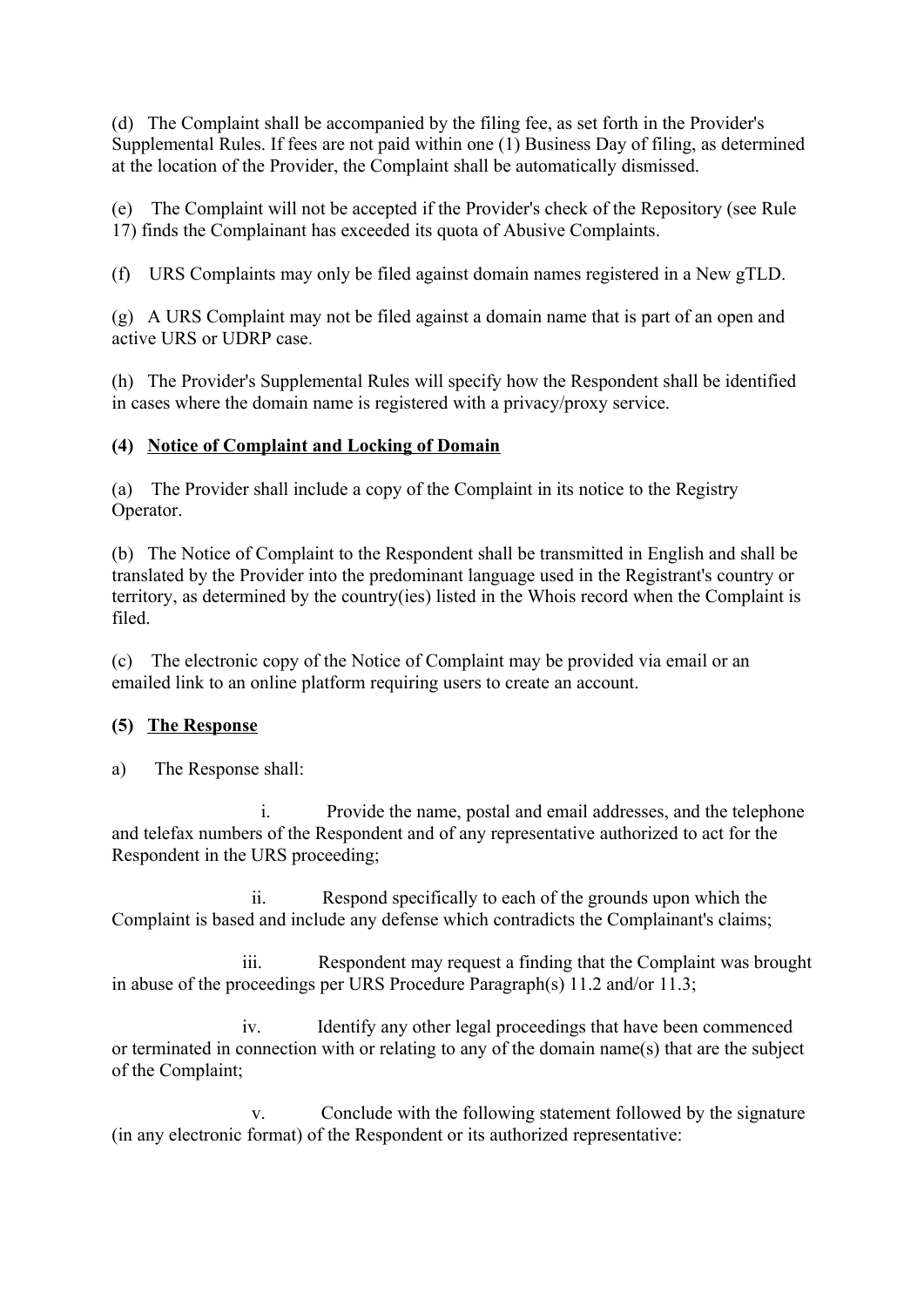vi. "Respondent agrees that its claims and remedies concerning the dispute, or the dispute's resolution, shall be solely against the Complainant and waives all such claims and remedies against (a) the Provider and Examiner, except in the case of deliberate wrongdoing, (b) the Registrar, (c) the Registry Operator, and (d) the Internet Corporation for Assigned Names and Numbers, as well as their directors, officers, employees, and agents.

 vii. Respondent certifies that the information contained in this Response is, to the best of Respondent's knowledge, complete and accurate, that this Response is not being presented for any improper purpose, such as to harass, and that the assertions in this Response are warranted under these Rules and under applicable law, as it now exists or as it may be extended by a good-faith and reasonable argument."; and

 viii. Annex any documentary or other evidence upon which the Respondent relies.

e) At the request of the Respondent, the Provider may, in exceptional cases, extend the period of time for the filing of the response. The period may also be extended by written stipulation between the Parties, provided the stipulation is approved by the Provider. Requests for an extension of time shall comply with the Provider's Supplemental Rules.

f) No affirmative claims for relief by the Respondent will be permitted except for an allegation that the Complainant has filed an abusive Complaint.

g) The Provider's compliance check for a Response shall at least consist of: (1) ascertaining the Response has been filed in a language acceptable under the Rules for that case; and (2) checking for payment of required fees.

h) The Response must be accompanied by payment of the Response fee or Reexamination fee, as appropriate in relevant cases. If a required fee is not paid within one (1) Business Day, the Response will not be considered and the case may proceed as a Default.

i) If the Response is determined to be non-compliant for reasons other than non-payment, the Examiner is permitted to make any reasonable inferences from the inadequacy of the Response.

j) If a Respondent does not submit a response, in the absence of exceptional circumstances, the Complaint shall proceed to a Default Determination.

k) The Provider should normally not accept a late Response submitted after the domain name registration has expired, even if submitted before the closing date of the late Response window. The provider may in its Supplemental Rules define justified exceptions from this rule.

#### **(6) Examiner**

(a) Each Provider shall maintain and publish a publicly available list of Examiners and their qualifications.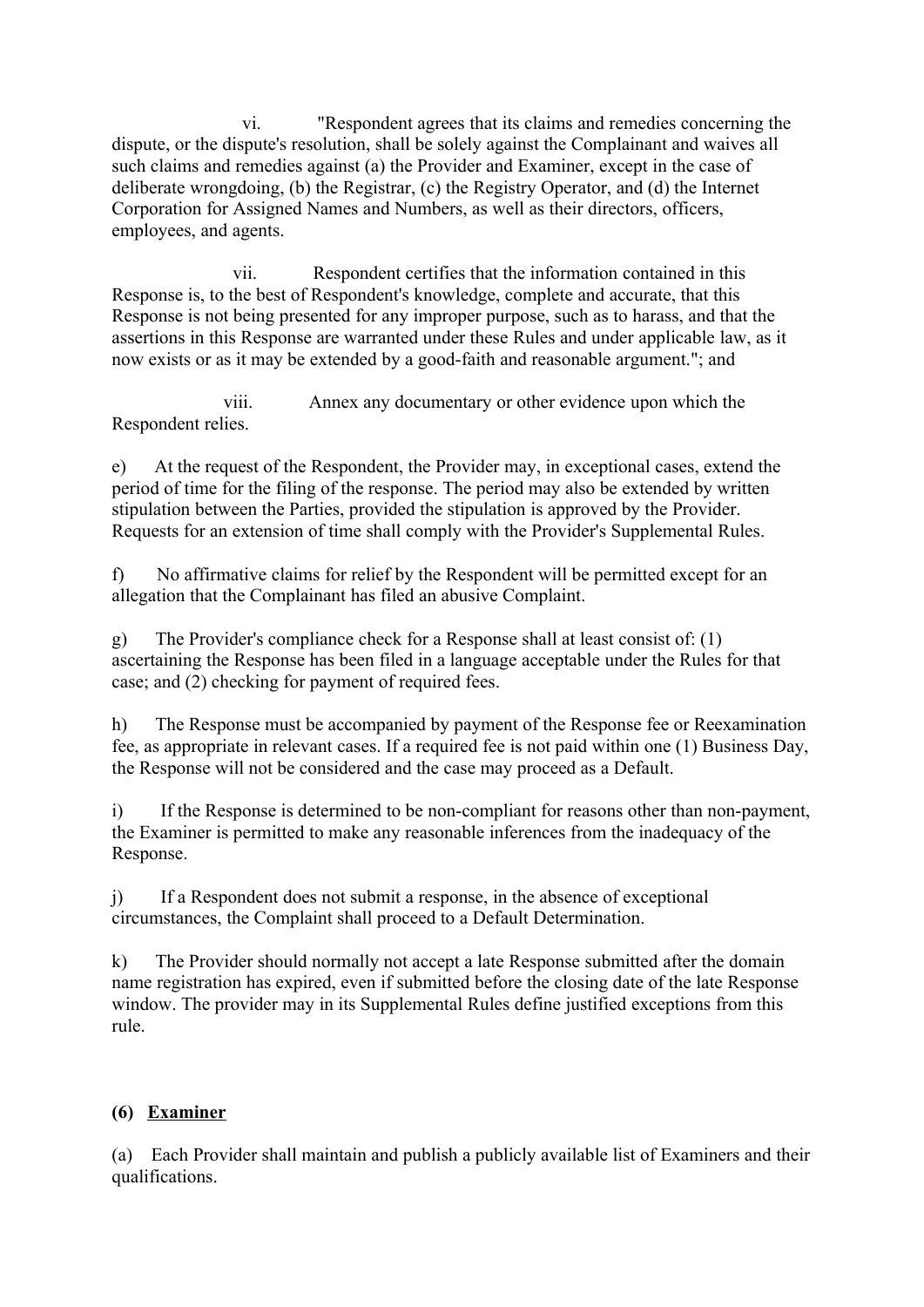(b) An Examiner shall be impartial and independent and shall have, before accepting appointment, disclosed to the Provider any circumstances giving rise to justifiable doubt as to the Examiner's impartiality or independence. If, at any stage during the URS proceeding, new circumstances arise that could give rise to justifiable doubt as to the impartiality or independence of the Examiner, the Examiner shall promptly disclose such circumstances to the Provider. In such event, the Provider shall have the discretion to appoint a substitute Examiner.

# **(7) Communication Between Parties and the Examiner**

No Party or anyone acting on its behalf may have any unilateral communication with the Examiner. All communications between a Party and the Examiner or the Provider shall be made to the Provider in the manner prescribed in the Provider's Supplemental Rules.

## **(8) General Powers of the Examiner**

(a) The Examiner shall conduct the URS proceeding in a manner it considers appropriate in accordance with the URS Procedure and these Rules.

(b) In all cases, the Examiner shall ensure that the Parties are treated with equality to the extent feasible.

(c) The Examiner shall determine the admissibility, relevance, materiality and weight of the evidence.

(d) If one or more domain names are registered with a privacy or proxy service, or the nominal Registrant changes after the complaint is filed, it shall be the sole discretion of the Examiner to determine if the respondents are sufficiently related and to dismiss the Complaint with respect to any unrelated domain names. The Examiner may rely on information submitted by the Complainant and/or the Respondent(s) in making its finding.

#### **(9) Language of Proceedings**

The URS Procedure Paragraph 4.2 specifies the languages in which the Notice of Complaint shall be transmitted.

(a) The Complaint shall be submitted in English.

(b) The Response may be provided in English, or in one of the languages used for the Notice of Complaint.

(c) The Examiner appointed shall be fluent in English and in the language of the Response and will determine in which language to issue its Determination, in its sole discretion.

(d) In the absence of a Response, the language of the Determination shall be English.

(e) The Provider is not responsible for translating any documents other than the Notice of Complaint.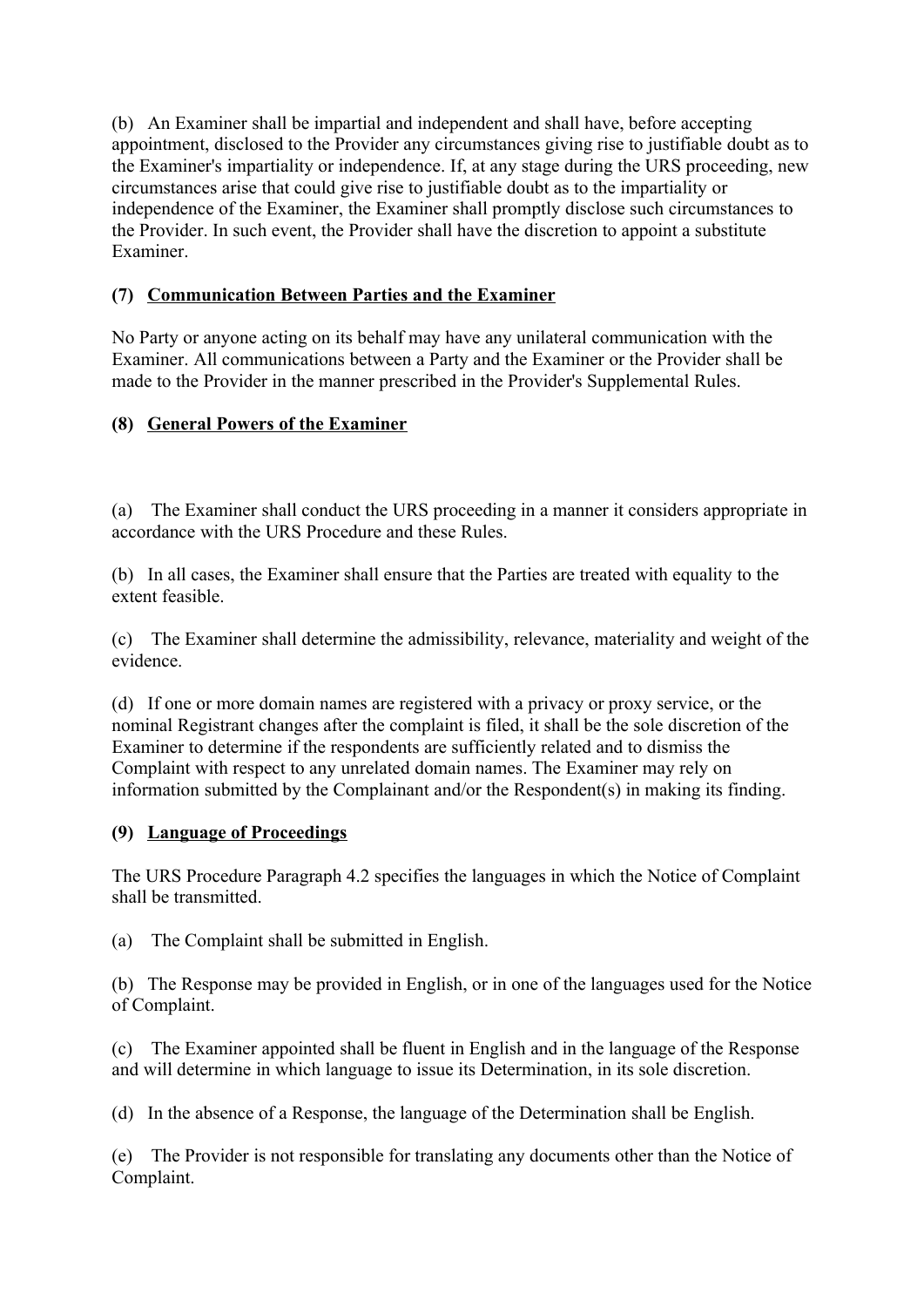## **(10) Further Statements**

In order to ensure expedience of the proceeding, the Examiner may not request further statements or documents from either of the Parties.

# **(11) In-Person Hearings**

There shall be no in-person hearings (including hearings by teleconference, videoconference, and web conference).

#### **(12) Default**

(a) If at the expiration of the 14-day Response period (or extended period if granted), the Respondent does not submit an answer, the Complaint proceeds to Default. In case of Default, the Provider shall appoint an Examiner to review the Complaint for a prima facie case, including complete and appropriate evidence.

(b) When a case enters Default, the Provider shall notify the Registry Operator that the Registrant is prohibited from changing content found on the site and that the Registrant is prohibited from changing the Whois information. See URS Procedure Paragraph 6.2.

(c) The Examiner shall prepare a written Default Determination

(d) If the Examiner finds that the Complainant has made a prima facie case according to the URS Procedure Paragraph 1.2.6 for any of the domain names in the Complaint, the Default Determination shall so state, including any additional written reasoning the Examiner wishes to append. The Examiner shall order suspension of the domain names for which a prima facie case has been established.

(e) If the Examiner finds that the Complainant has not made a prima facie case according to the URS Procedure Paragraph 1.2.6, the Default Determination shall so state including any additional written reasoning the Examiner wishes to append. The Provider shall dismiss the Complaint as to the domain names for which a prima facie case is lacking.

(f) If a Response is filed within six (6) months after a Default Determination (or within any extension period granted under URS Procedure Paragraph 6.4), the Provider shall notify the Registry Operator. The Registry Operator shall modify the nameservers so that the domain name(s) resolve to the relevant IP address(es) for the domain name(s) as soon as practical, but remain locked as if the Response had been filed in a timely manner before Default.

(g) If a Party, in the absence of exceptional circumstances, does not comply with any provision of, or requirement under, these Rules, the URS Procedure or the Provider's Supplemental Rules, the Examiner shall draw such inferences therefrom as it considers appropriate.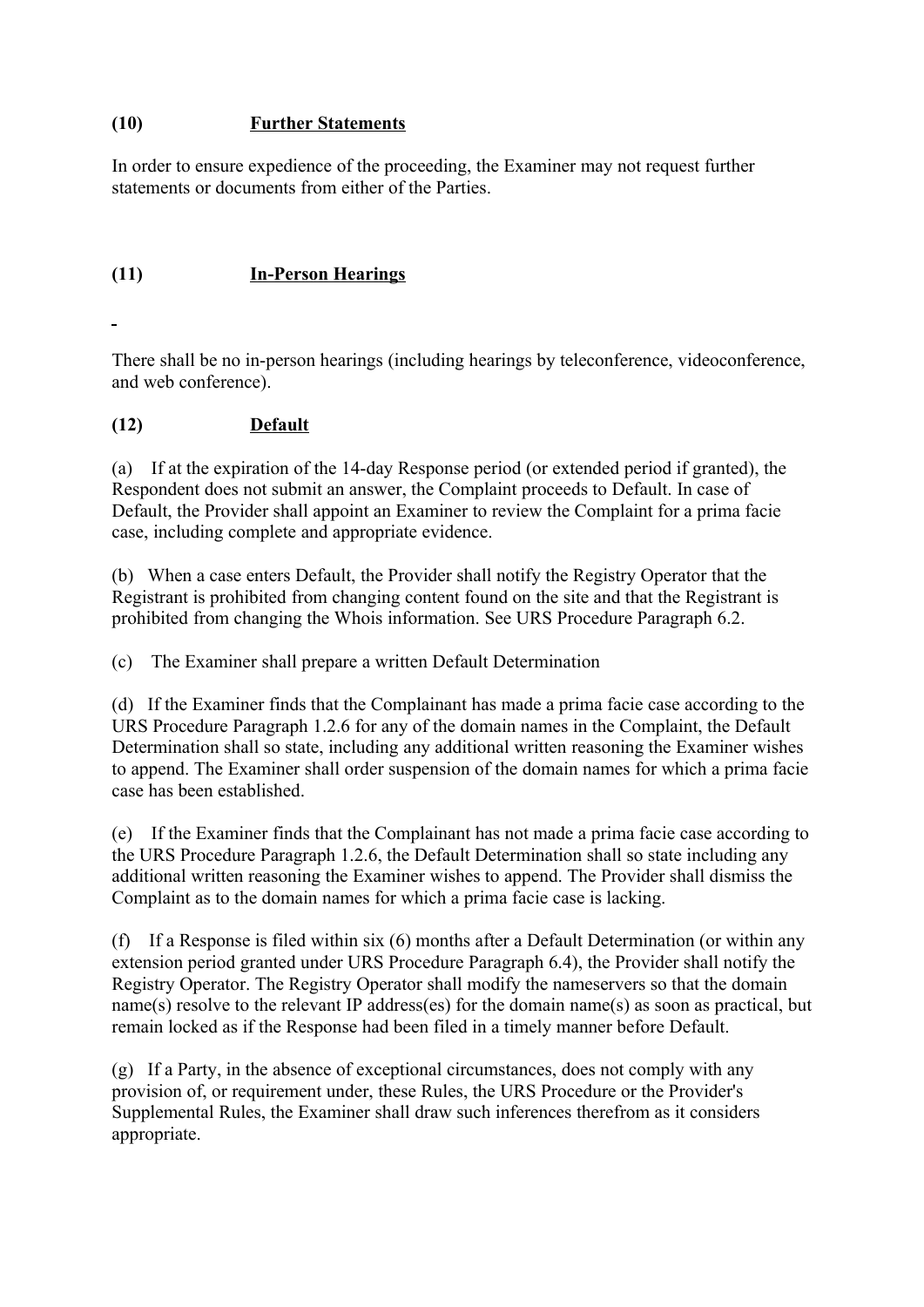# **(13) Examiner Determination**

(a) An Examiner shall make a Determination (Default, Final or Appeal) of a Complaint in accordance with the URS Procedure, these Rules and any rules and principles of law that it deems applicable.

(b) The Examiner's Determination shall be in writing, provide the reasons on which it is based, indicate the date on which it was rendered and identify the name of the Examiner.

(c) Examiner Determinations shall normally comply with the guidelines as to length set forth in the Provider's Supplemental Rules. If the Examiner concludes that the dispute is not within the scope of the URS Provider, it shall so state.

(d) If after considering the submissions the Examiner finds that the Complaint was brought in bad faith or was brought primarily to harass the domain name holder, the Examiner shall declare in its Determination that the Complaint was brought in bad faith and constitutes an abuse of the URS proceeding.

## **(14) Remedies**

(a) The sole remedy available to Complainant pursuant to any URS proceeding before an Examiner shall be limited to suspension of the domain name for the balance of the registration period.

(b) If the Complainant wishes to extend the remedy for an additional year per URS Procedure Paragraph 10.3, Complainant shall contact the Registry Operator directly regarding this option.

# **(15) Determinations and Publication**

(a) The Provider shall publish the Determinations and the dates of implementation on a publicly accessible web site, subject to the considerations in Rule 15 (c) and (d) below. See URS Procedure Paragraphs 9.2 and 9.4. The portion of any Determination that a Complaint was brought in bad faith (see Rule 17) shall be published.

(b) Determinations are subject to change only to correct typographical and clerical errors and shall not be subject to substantive change at the request of any party.

(c) A Final Determination that changes a Default Determination outcome for the same case, shall replace the Default Determination on the Provider's website, unless the Examiner determines both shall be made available and so states in its Final Determination.

(d) A Final Determination that upholds a Default Determination outcome for the same case may be published together on the Provider's website, or the Final Determination may replace the Default Determination, at the Examiner's discretion.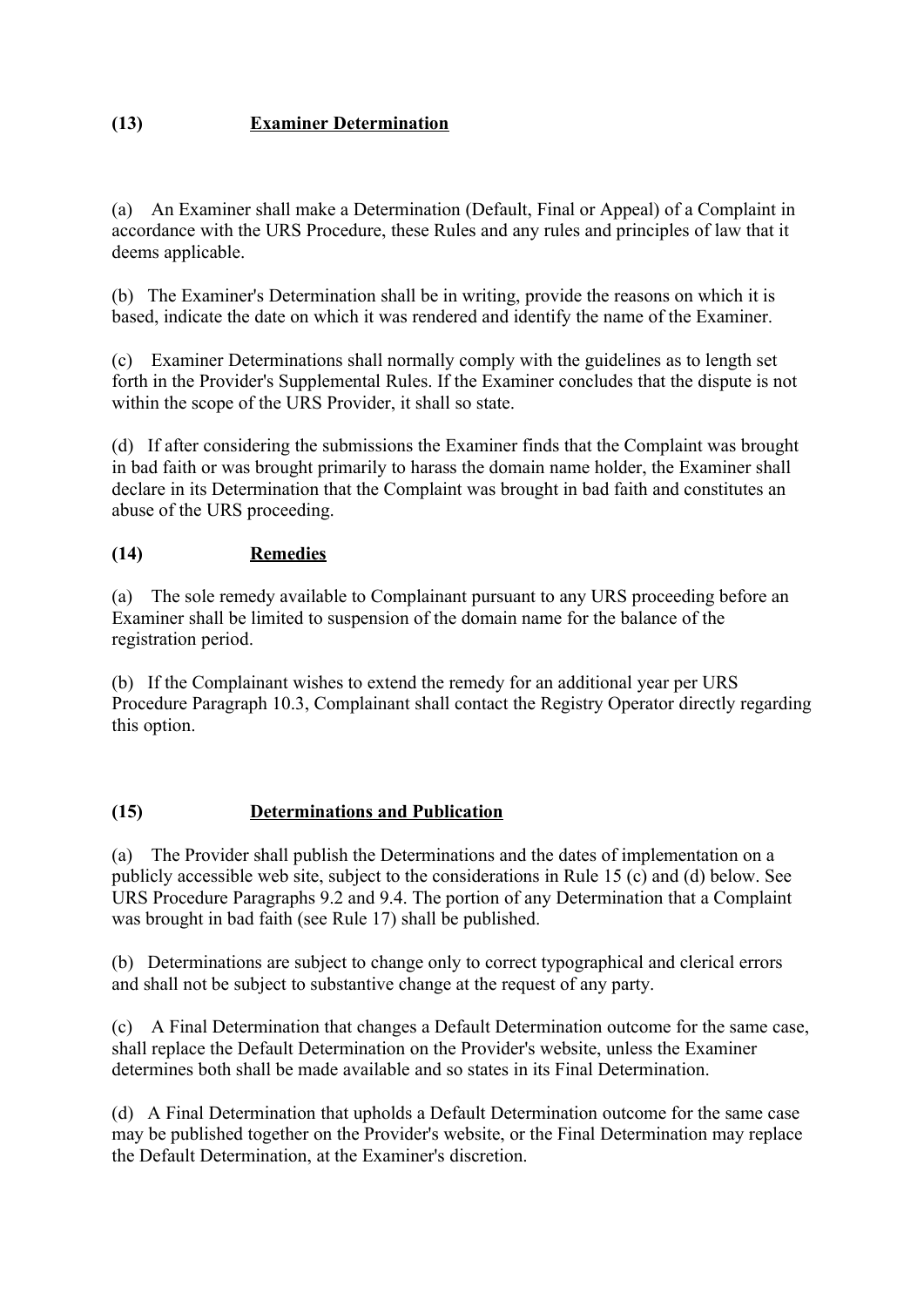(e) The Examiner or Panel has the sole discretion to require the Appeal Determination to be published either instead of, or together with, the Default or Final Determination it has overruled or upheld.

(f) Determinations related to the same domain names and/or parties, but not part of the same case, need not be linked in any way on the Provider's website.

# **(16) Settlement or Other Grounds for Termination**

a) If, before the Examiner's Determination, the Parties agree on a settlement, the Examiner shall terminate the URS proceeding.

b) If, before the Examiner's Determination is made, it becomes unnecessary or impossible to continue the URS proceeding for any reason, the Examiner shall terminate the proceeding, unless a Party raises justifiable grounds for objection within a period of time to be determined by the Examiner.

# **(17) Effect of Court Proceedings**

**a)** In the event of any legal proceedings initiated prior to or during a URS proceeding in respect to the domain-name that is the subject of the Complaint, the Examiner shall have the discretion to decide whether to suspend or terminate the URS proceeding, or to proceed to a **Determination** 

**b)** In the event that a Party initiates any legal proceedings during the pendency of a URS proceeding in respect to the domain-name that is the subject of the Complaint, the Party shall promptly notify the Examiner and the Provider. See [Rule](http://www.icann.org/en/udrp/udrp-rules-24oct99.htm%238) 7 above.

# **(18) Abusive Complaints**

**a)** The Examiner may, of its own accord, find that a Complaint is abusive or contains deliberate material falsehoods.

**b)** A Respondent may, in its Response, allege that a Complaint was brought in an abuse of the URS process or contains deliberate material falsehoods.

**c)** Any findings by an Examiner as to abusive Complaints or deliberate materials falsehoods shall be so stated in the Determination, along with sufficient rationale to justify the finding to any potential Appeal Panel.

**d)** Any Provider registering a case of abuse as described in the URS Procedure Paragraph 11 shall, within one (1) Business Day submit information of the abuse case to an abuse case database.

**e)** The abuse case database shall be electronically accessible to all Providers.

**f)** Upon receipt of a Complaint, the Provider shall verify the admissibility of the Complaint against the abuse case database in line with applicable URS Procedure provisions and dismiss the Complaint if not admissible.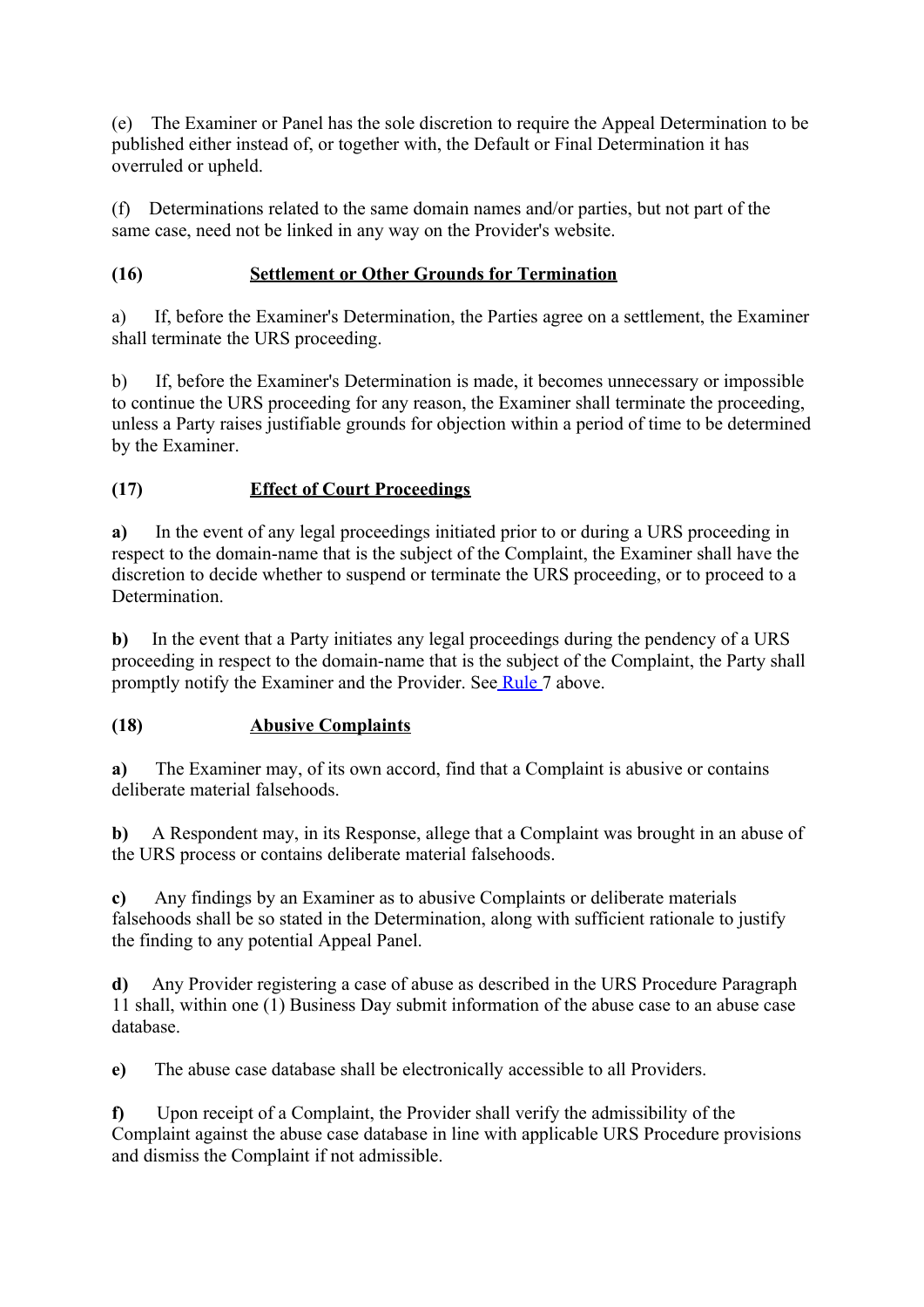## **(19) Appeal**

**a)** The Provider is responsible for providing the entire record in the underlying proceeding to the Appeal Panel.

**b)** Appellant shall have a limited right to introduce new admissible evidence that is material to the Determination subject to payment of an additional fee, provided the evidence clearly pre-dates the filing of the Complaint.

**c)** Appellee shall not be charged any additional fee and shall have the right to file a Reply to the Appellant's additional statements within the time period identified in the Provider's Supplemental Rules.

**d)** If the Respondent prevailed and the domain name is no longer under the Registry Operator's suspension or lock, the Provider shall notify the Registry Operator to re-lock the domain name subject to the outcome of the Appeals process, but the domain name shall continue to resolve per URS Procedure Paragraph 12.3.

**e)** If any domain name that is the subject of an Appeal is expired at the time of the filing of the Appeal, the Provider shall reject the Appeal for want of a remedy, unless the Appeal is only filed under URS Procedure Paragraph 11.8.

**f)** The remedies for an Appeal are limited to:

**i.** Affirmation of the Final Determination and the Remedy ordered. If the domain name is suspended, it shall remain suspended. If the domain name is with the Registrant, the Registry Operator shall promptly unlock the domain name following receipt of the Appeal Determination.

**ii.** Overruling of the Final Determination and the Remedy ordered. If the domain name is suspended, the Registry Operator shall unlock the name and return full control of the domain name registration to the Registrant. If the domain name is with the Registrant, the Registry Operator shall immediately follow the steps in URS Procedure Paragraph 10.2 to suspend the domain name.

**iii.** Overruling an Examiner's finding that a Complaint was abusive or contained a deliberate material falsehood. The Appeal Panel may replace the Final Determination with one including changes that the Appeal Panel deems appropriate.

**g)** The Providers' Supplemental Rules for URS Appeals, other than those stated above, shall apply.

**(20) Exclusion of Liability**

 $\overline{a}$